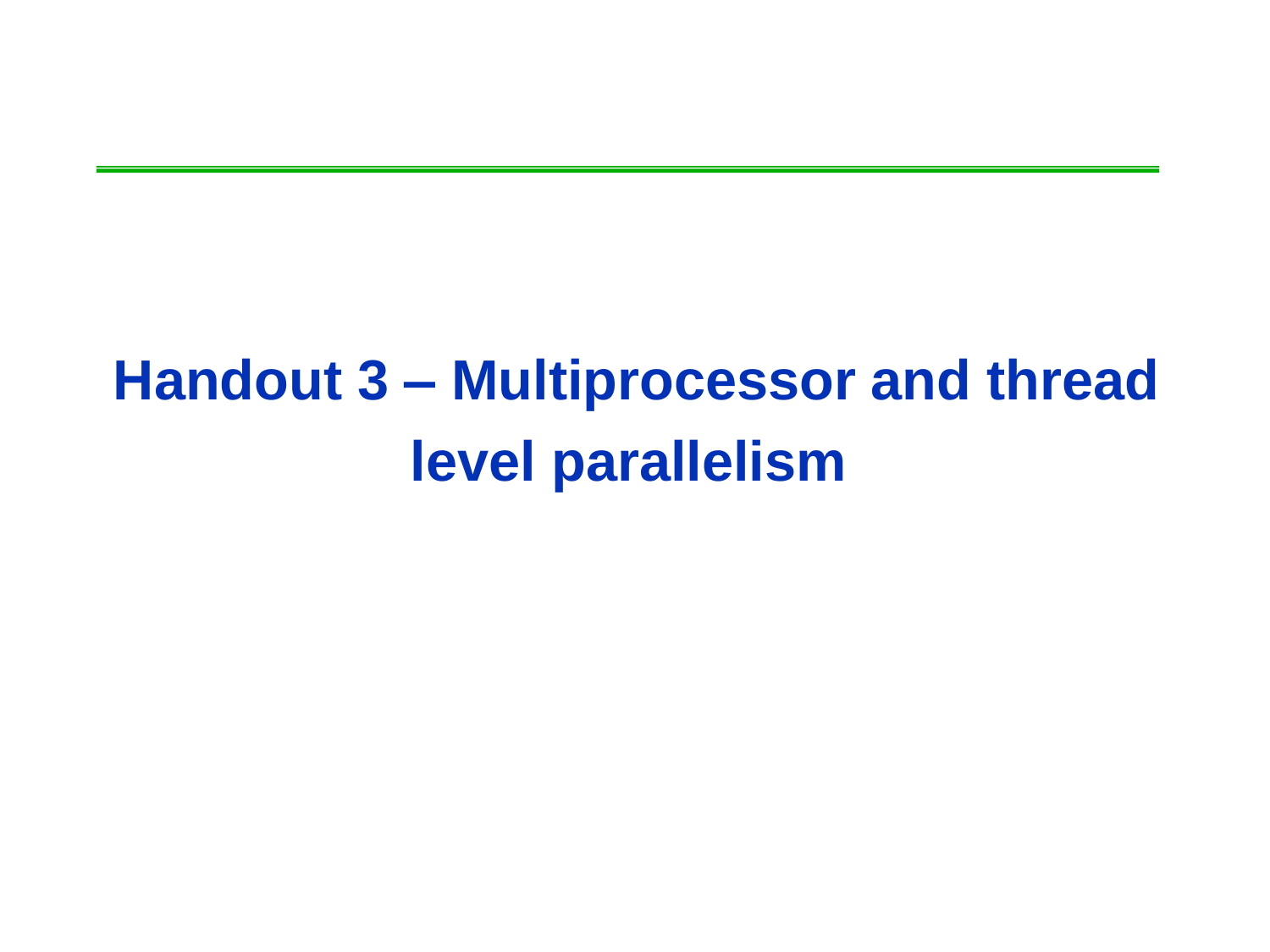## **Outline**

- **Review**
- **MP Motivation**
- **SISD v. SIMD (SIMT) v. MIMD**
- **Centralized vs. Distributed Memory**
- **MESI and Directory Cache Coherency**
- **Synchronization and Relaxed Program Order**
- **Conclusion**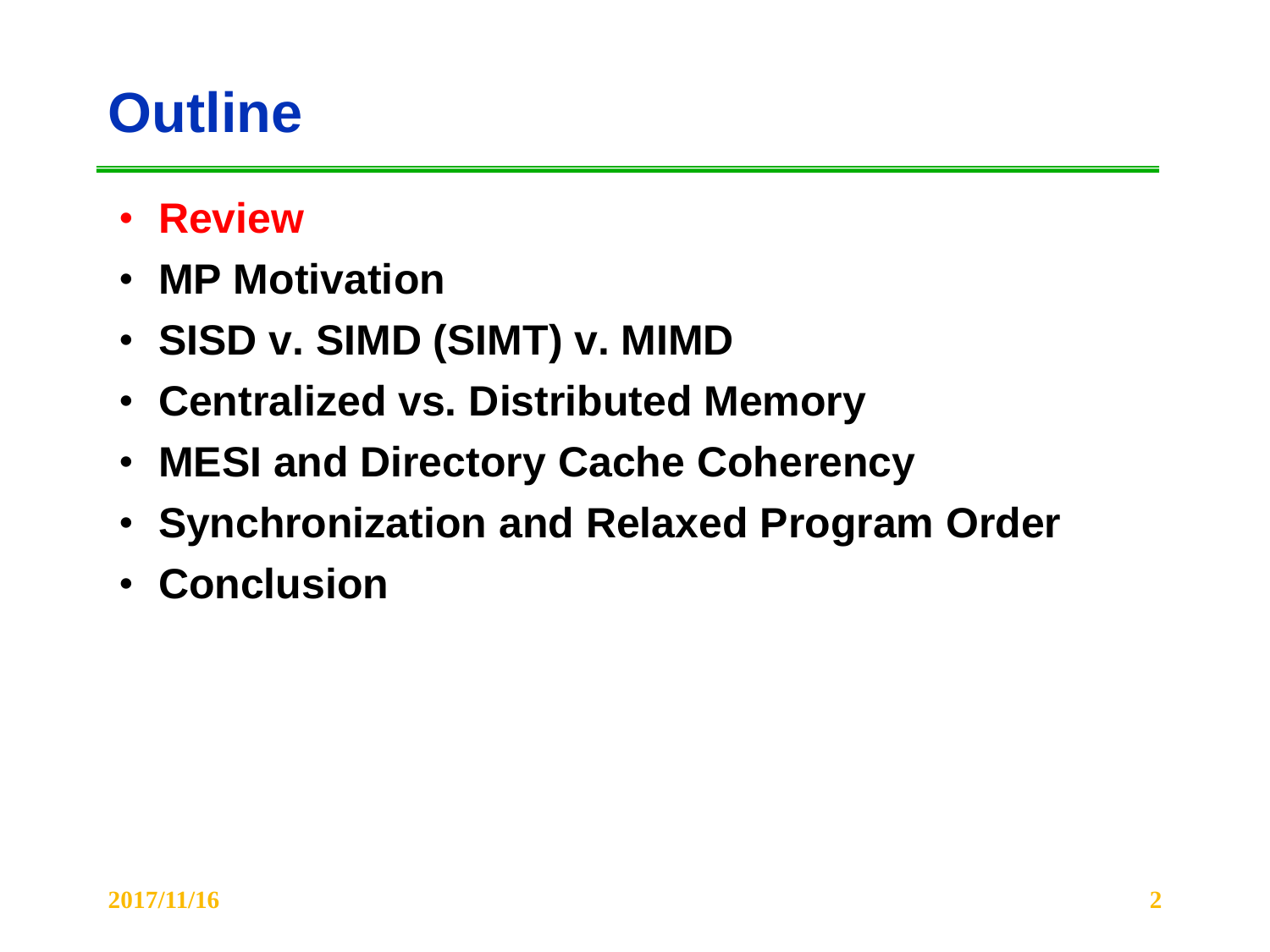# **Speculation: Register Renaming vs. ROB**

- **Alternative to ROB is a larger physical set of registers combined with register renaming**
	- **Extended registers replace function of both ROB and reservation stations**
- **Instruction issue maps names of architectural registers to physical register numbers in extended register set**
	- **On issue, allocates a new unused register for the destination (which avoids WAW and WAR hazards)**
	- **Speculation recovery easy because a physical register holding an instruction destination does not become the architectural register until the instruction commits**
- **2017/11/16 3** • **Most Out-of-Order processors today use extended registers with renaming**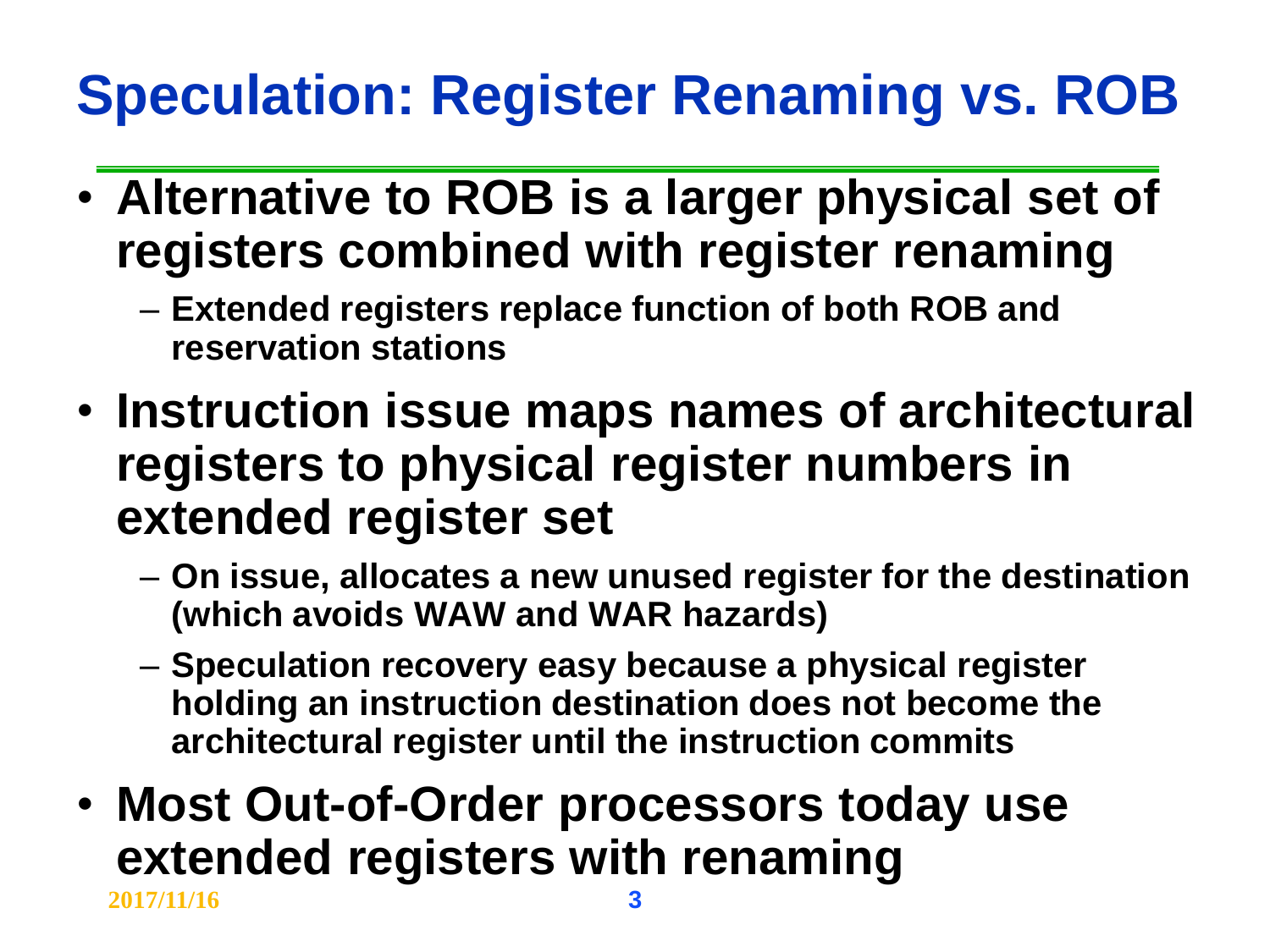# **Terminology: Barrel threading**

#### • **Interleaved multi-threading**

- Cycle i+1: an instruction from thread B is issued
- Cycle i+2: an instruction from thread C is issued
- [The purpose of this type of multithreading is to remove all](http://en.wikipedia.org/wiki/Data_dependency) data dependency stalls from the execution [pipeline.](http://en.wikipedia.org/wiki/Pipeline_(computing)) Since one thread is relatively independent from other threads, there's less chance of one instruction in one pipe stage needing an output from an older instruction in the pipeline.
- Conceptually, it is similar to **[pre-emptive](http://en.wikipedia.org/wiki/Preemption_(computing))** multi-tasking used in operating systems. One can make the analogy that the time-slice given to each active thread is one CPU cycle.

#### • **Terminology**

• This type of multithreading was first called *Barrel processing*, in which the staves of a barrel represent the pipeline stages and their executing threads. *Interleaved* or *Pre-emptive* or *Fine-grained* or *timesliced* multithreading are more modern terminology.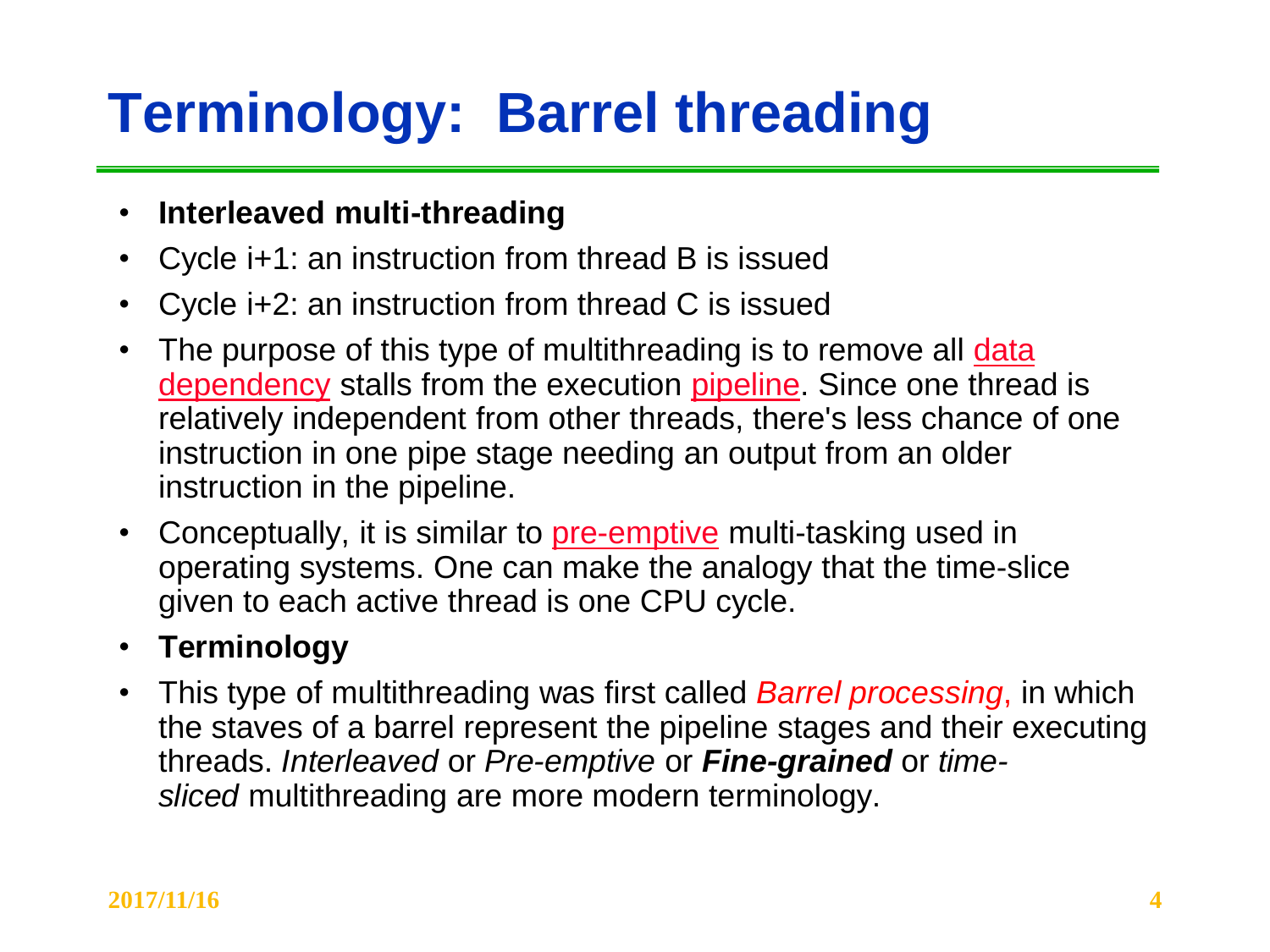# **Multithreaded Categories**

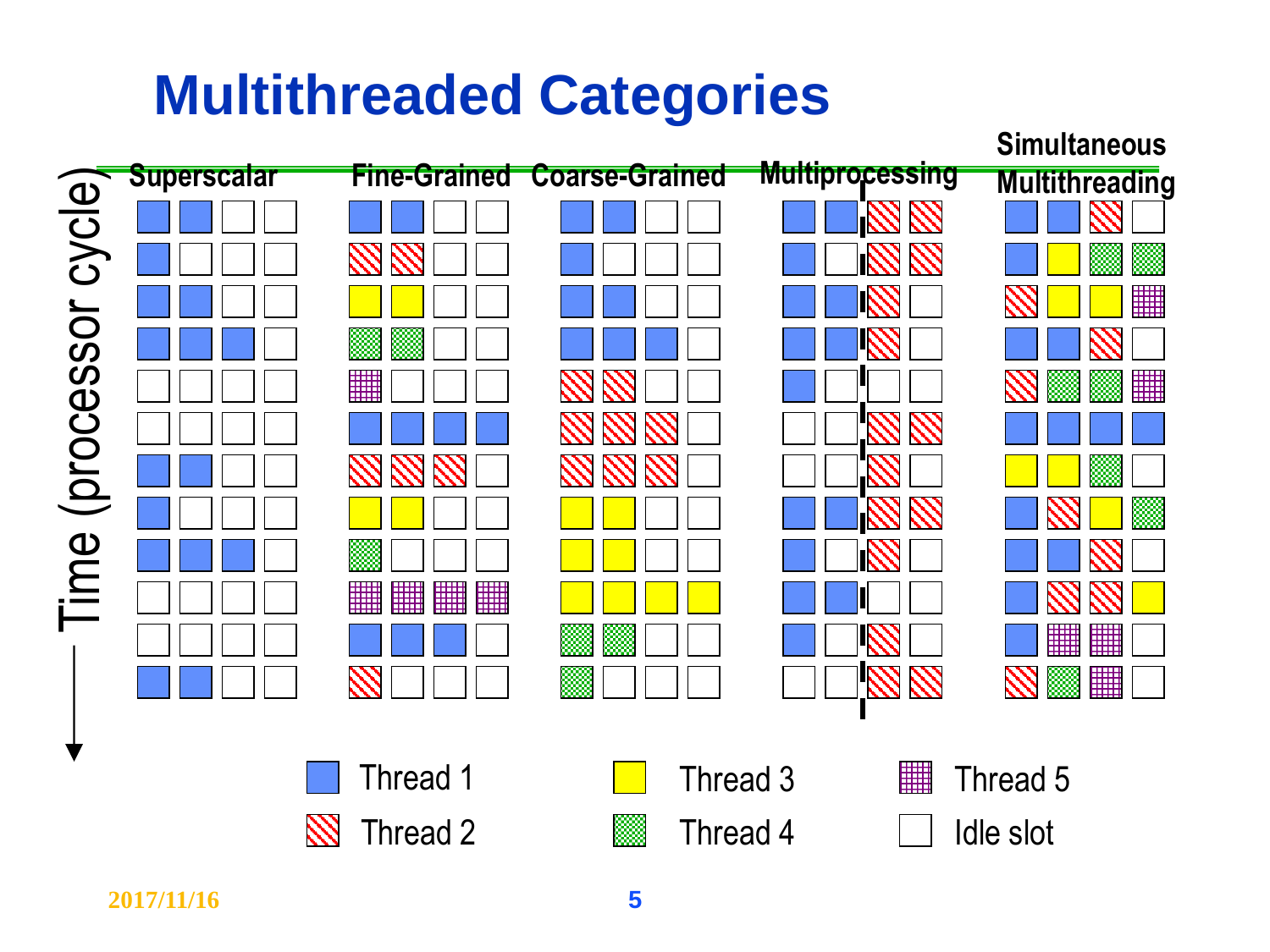#### **Uniprocessor Performance (SPECint)**



Performance (vs. VAX-11/780) Performance (vs. VAX-11/780)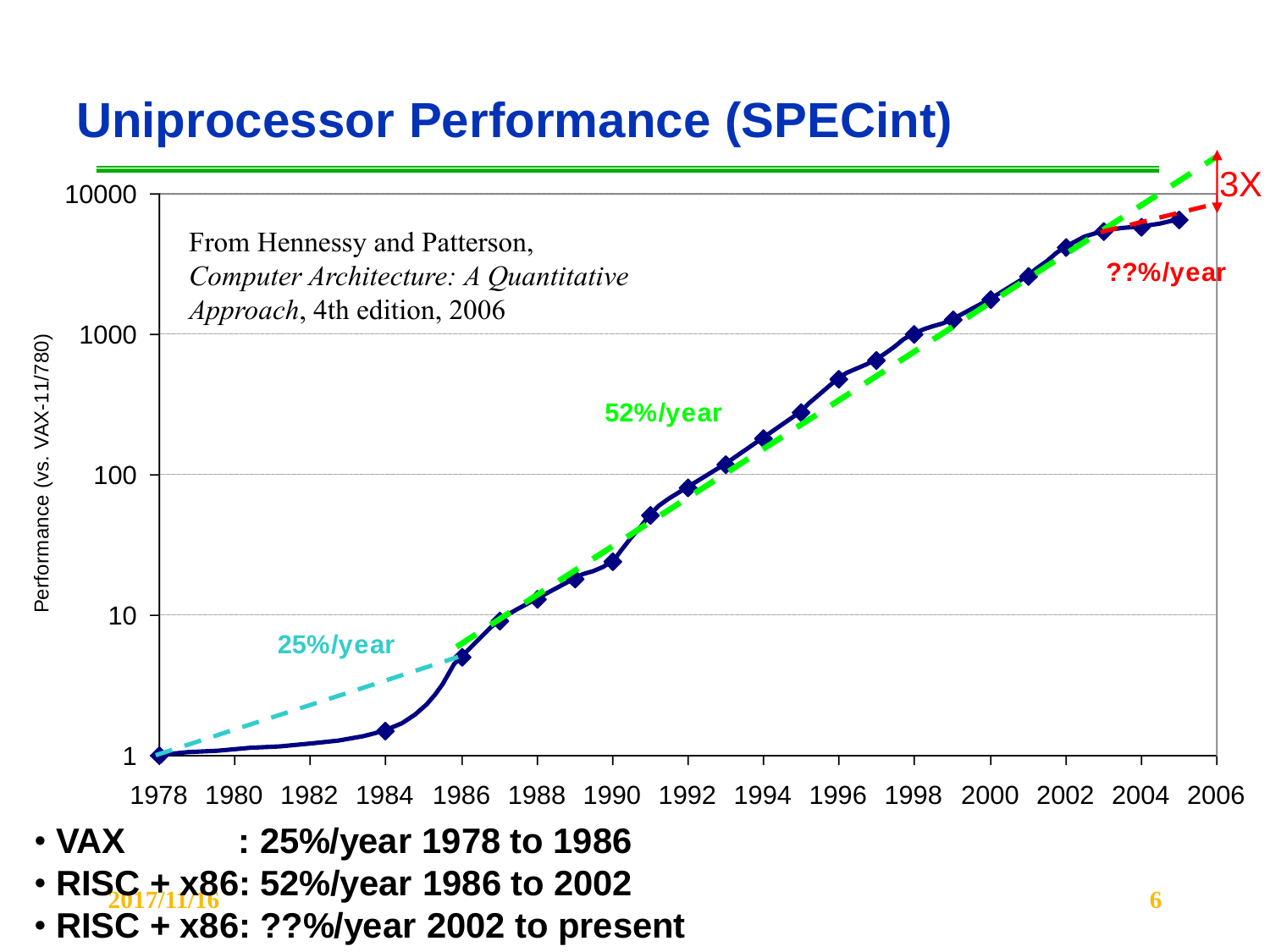#### **Other factors that favor Multiprocessors**

- **Growth in data-intensive applications**
	- **Data bases, file servers, …**
- **Growing interest in servers, server perf.**
- **Increasing desktop perf. less important**  – **Outside of graphics**
- **Improved understanding in how to use multiprocessors effectively** 
	- **Especially server where significant natural TLP**
- **Advantage of leveraging design investment by replication** 
	- **Rather than unique design**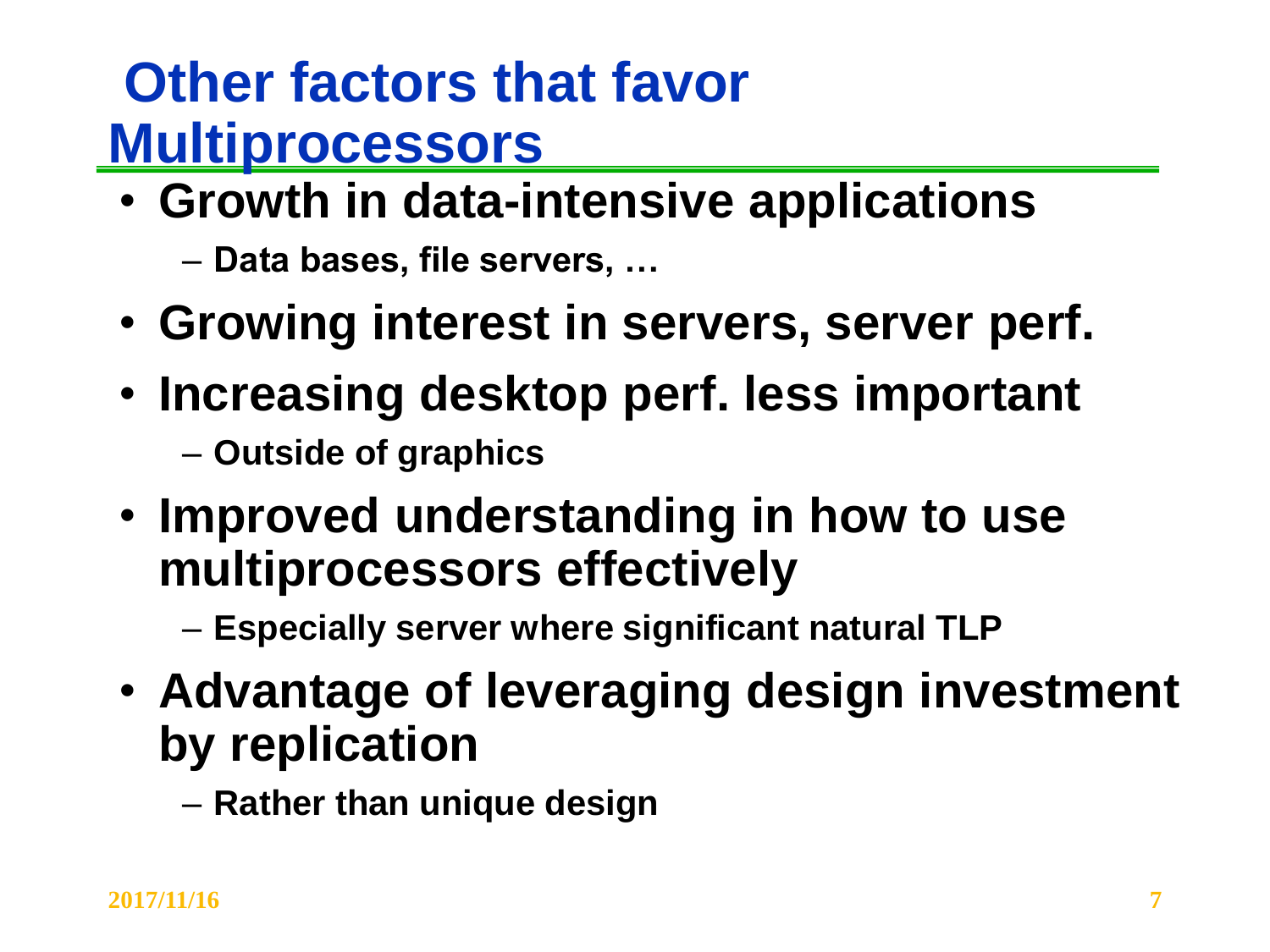# **Flynn's Taxonomy**

• **Flynn classified by data and control streams in 1966**

| <b>Single Instruction Single</b>   | <b>Single Instruction Multiple</b>   |
|------------------------------------|--------------------------------------|
| Data (SISD)                        | <b>Data SIMD</b>                     |
| (Uniprocessor)                     | (single PC: Vector, CM-2)            |
| <b>Multiple Instruction Single</b> | <b>Multiple Instruction Multiple</b> |
| Data (MISD)                        | <b>Data MIMD</b>                     |
| (????)                             | <b>(Clusters, SMP servers)</b>       |

- **SIMD**  $\Rightarrow$  Data Level Parallelism or **SIMT**
- **MIMD**  $\Rightarrow$  Thread Level Parallelism
- **MIMD popular because** 
	- **Flexible: N pgms and 1 multithreaded pgm**
	- **Cost-effective: same MPU in desktop & MIMD**

**2017/11/16 8**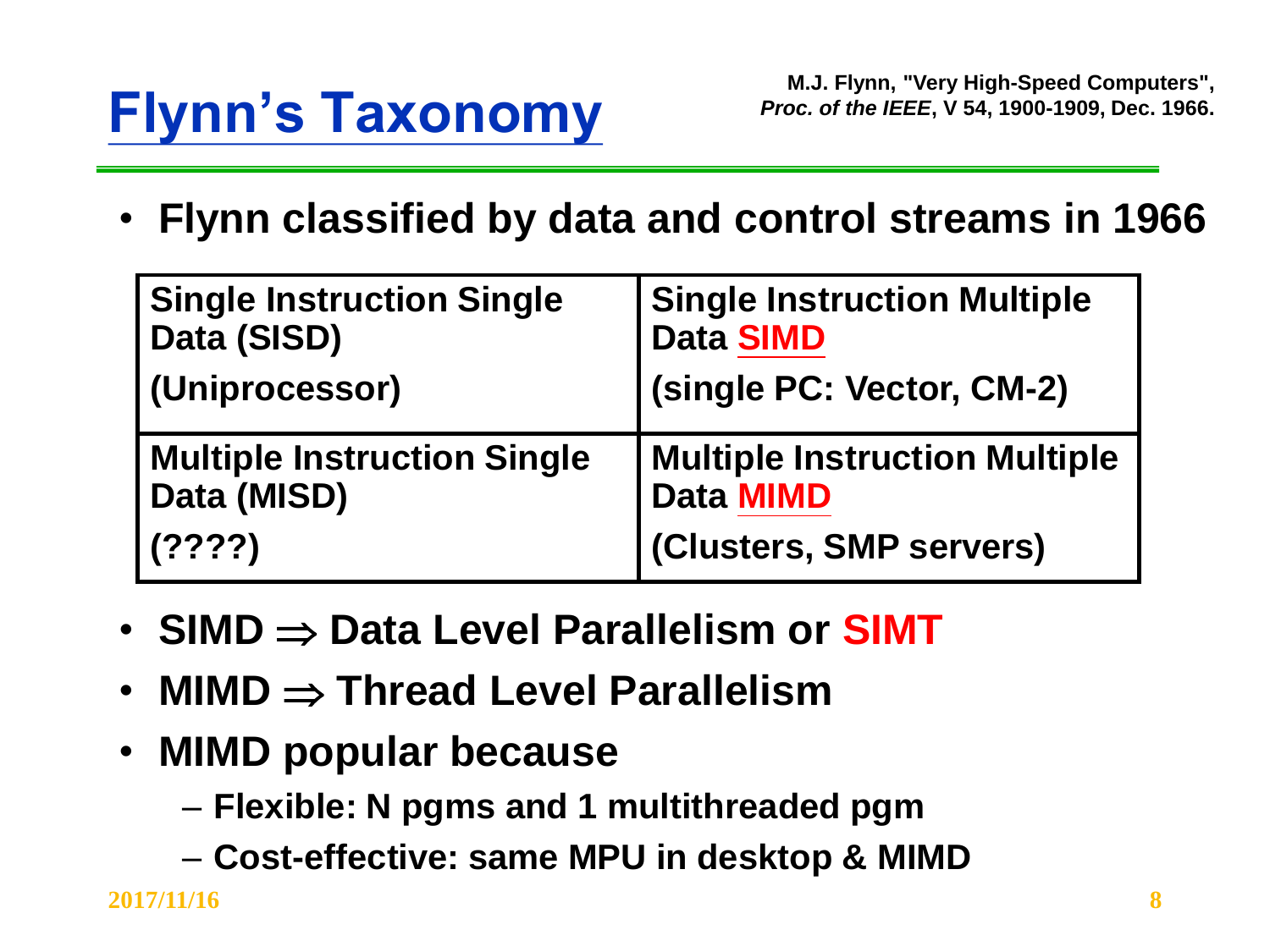#### **Back to Basics**

- **"A parallel computer is a collection of processing elements that cooperate and communicate to solve large problems fast."**
- **Parallel Architecture = Computer Architecture + Communication Architecture**
- **2 classes of multiprocessors WRT memory:**
- **1. Centralized Memory Multiprocessor**
	- **< few dozen processor chips (and < 100 cores) in 2006**
	- **Small enough to share single, centralized memory**
- **2. Physically Distributed-Memory multiprocessor**
	- **Larger number chips and cores than 1.**
	- **BW demands Memory distributed among processors**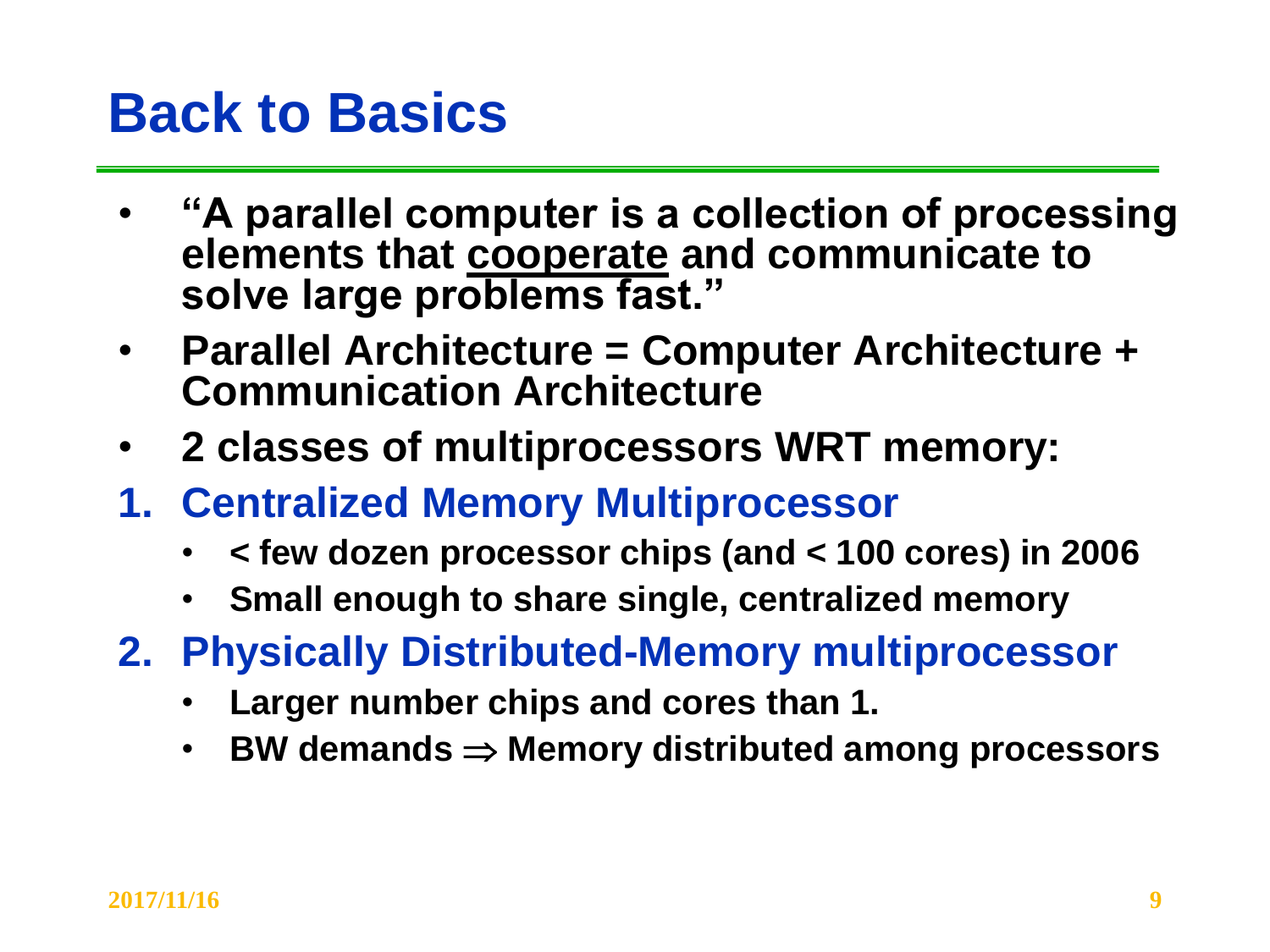#### **Centralized vs. Distributed Memory**



#### **Centralized Memory Distributed Memory**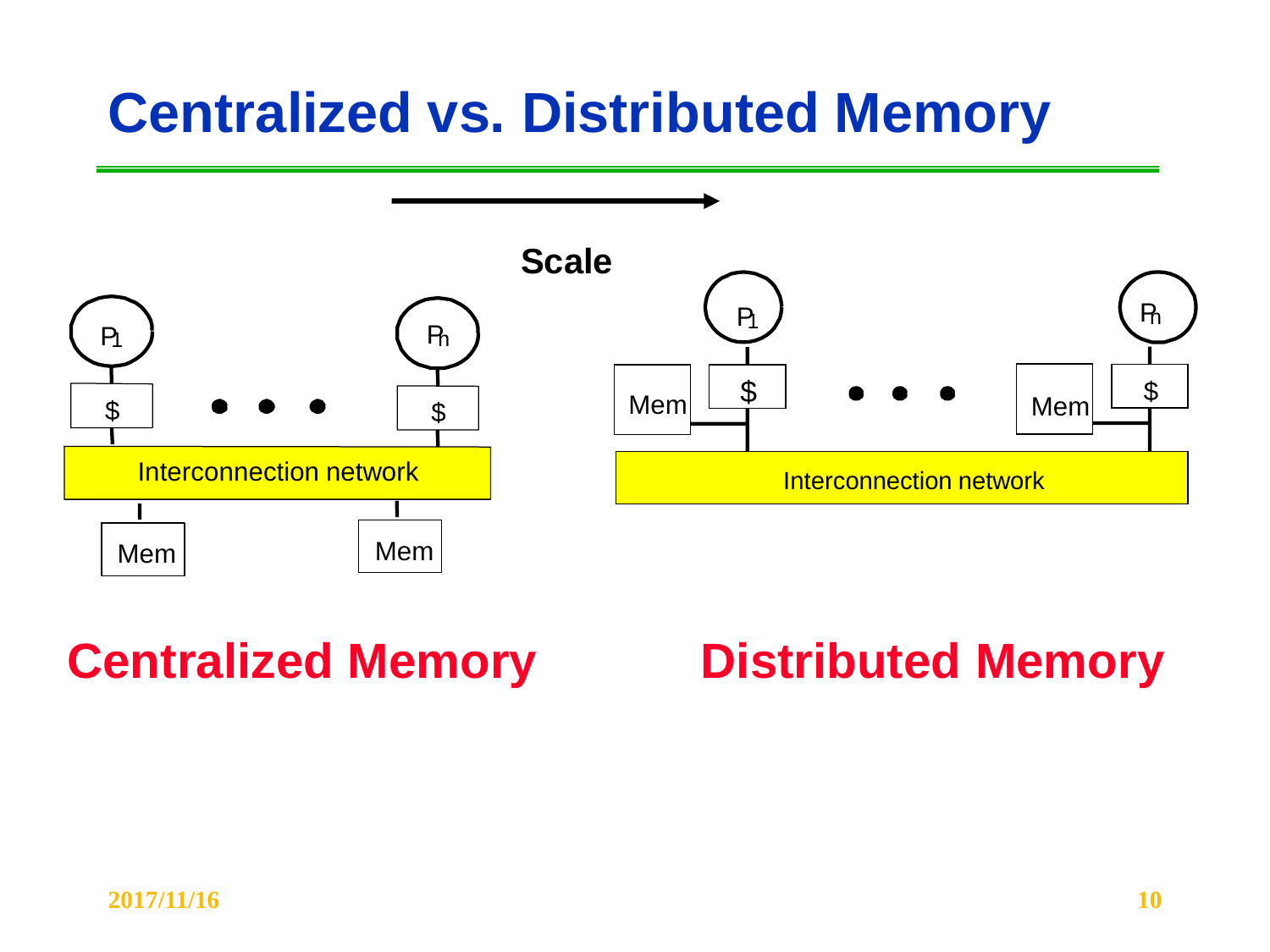#### **Centralized Memory Multiprocessor**

- **Also called symmetric multiprocessors (SMPs) because single main memory has a symmetric relationship to all processors**
- Large caches  $\Rightarrow$  single memory can satisfy **memory demands of small number of processors**
- **Can scale to a few dozen processors by using a switch and by using many memory banks**
- **Although scaling beyond that is technically conceivable, it becomes less attractive as the number of processors sharing centralized memory increases**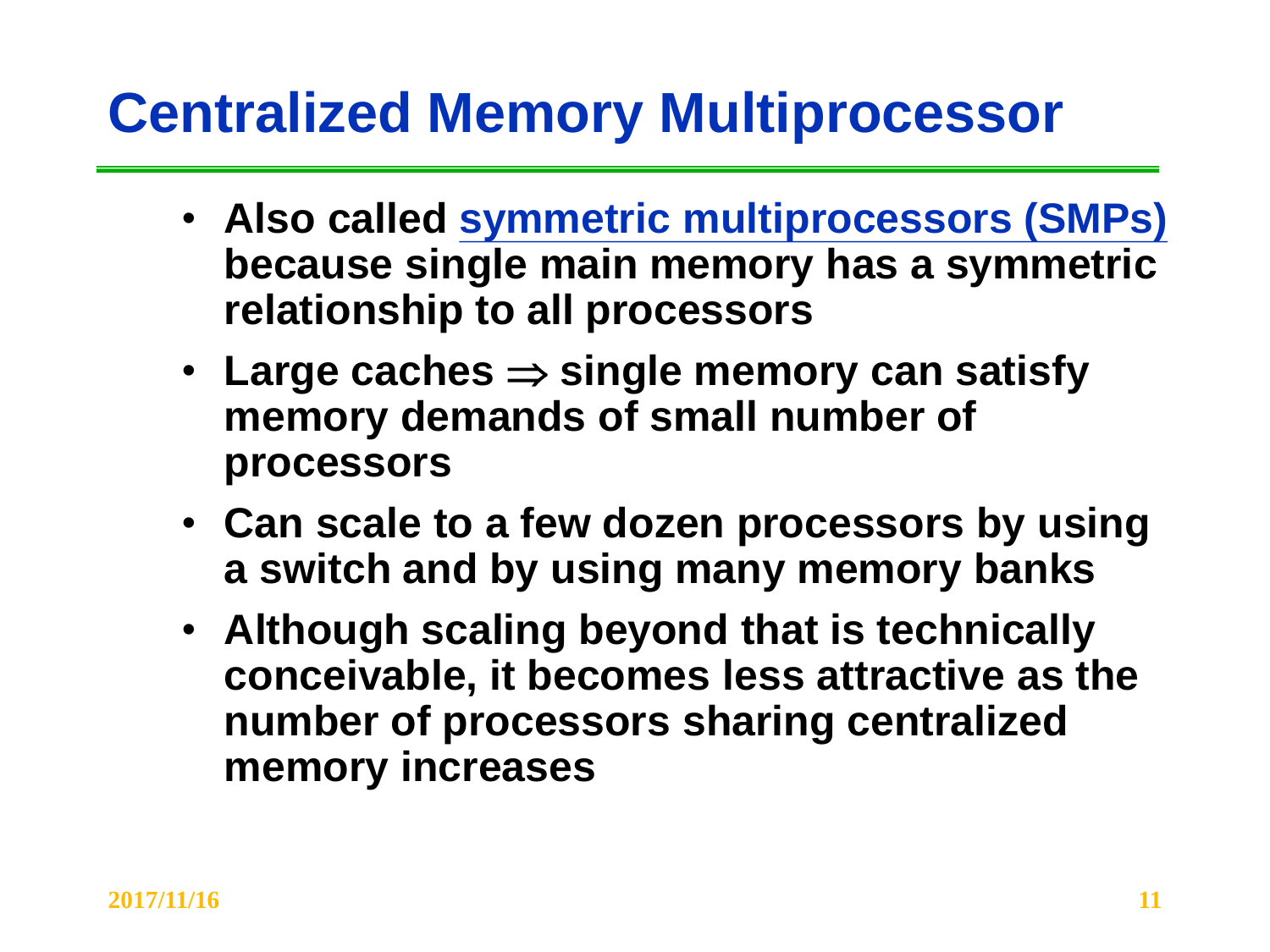#### **Distributed Memory Multiprocessor**

- **Pro: Cost-effective way to scale memory bandwidth** 
	- **If most accesses are to local memory**
- **Pro: Reduces latency of local memory accesses**
- **Con: Communicating data between processors more complex**
- **Con: Must change software to take advantage of increased memory BW**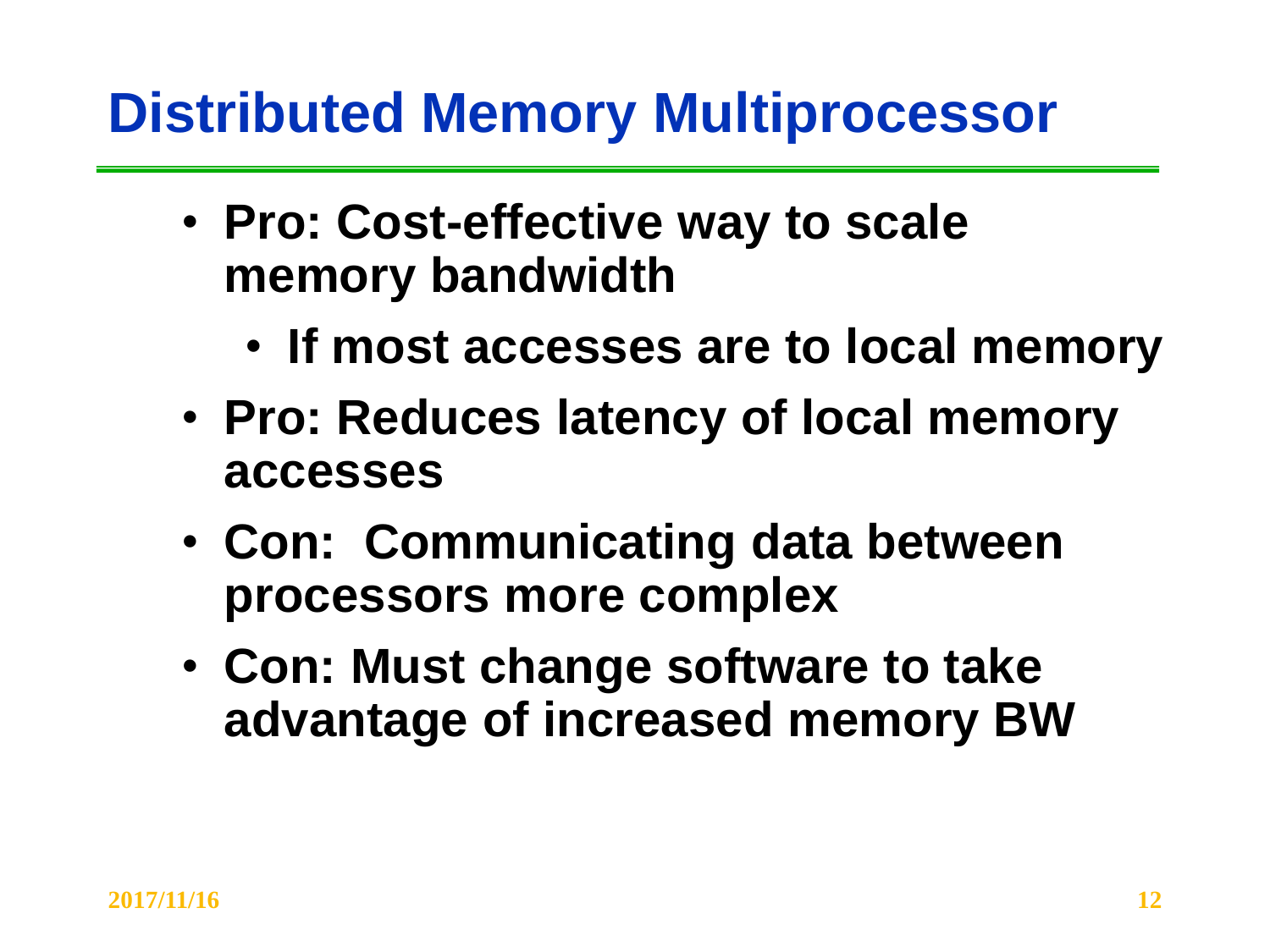#### **2 Models for Communication and Memory Architecture**

- **1. Communication occurs by explicitly passing messages among the processors: message-passing multiprocessors**
- **2. Communication occurs through a shared address space (via loads and stores): shared memory multiprocessors either**
	- **UMA (Uniform Memory Access time) for shared address, centralized memory MP**
	- **NUMA (Non Uniform Memory Access time multiprocessor) for shared address, distributed memory MP**
- **In past, confusion whether "sharing" means sharing physical memory (Symmetric MP) or sharing address space**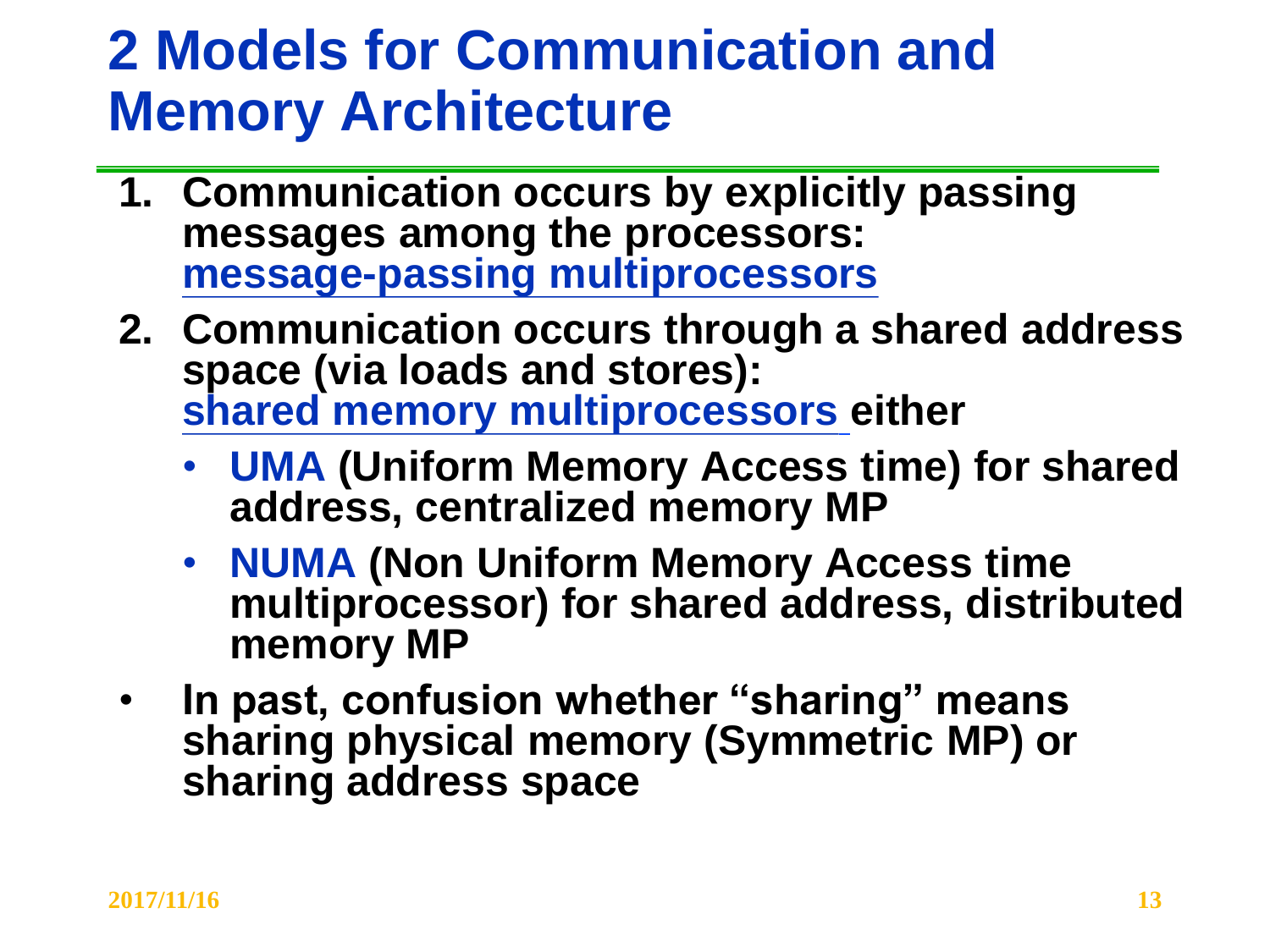#### **Symmetric Shared-Memory Architectures**

- **From multiple boards on a shared bus to multiple processors inside a single chip**
- **Caches both**
	- **Private data are used by a single processor**
	- **Shared data are used by multiple processors**
- **Caching shared data**   $\Rightarrow$  **reduces latency to shared data, memory bandwidth for shared data, and interconnect bandwidth cache coherence problem**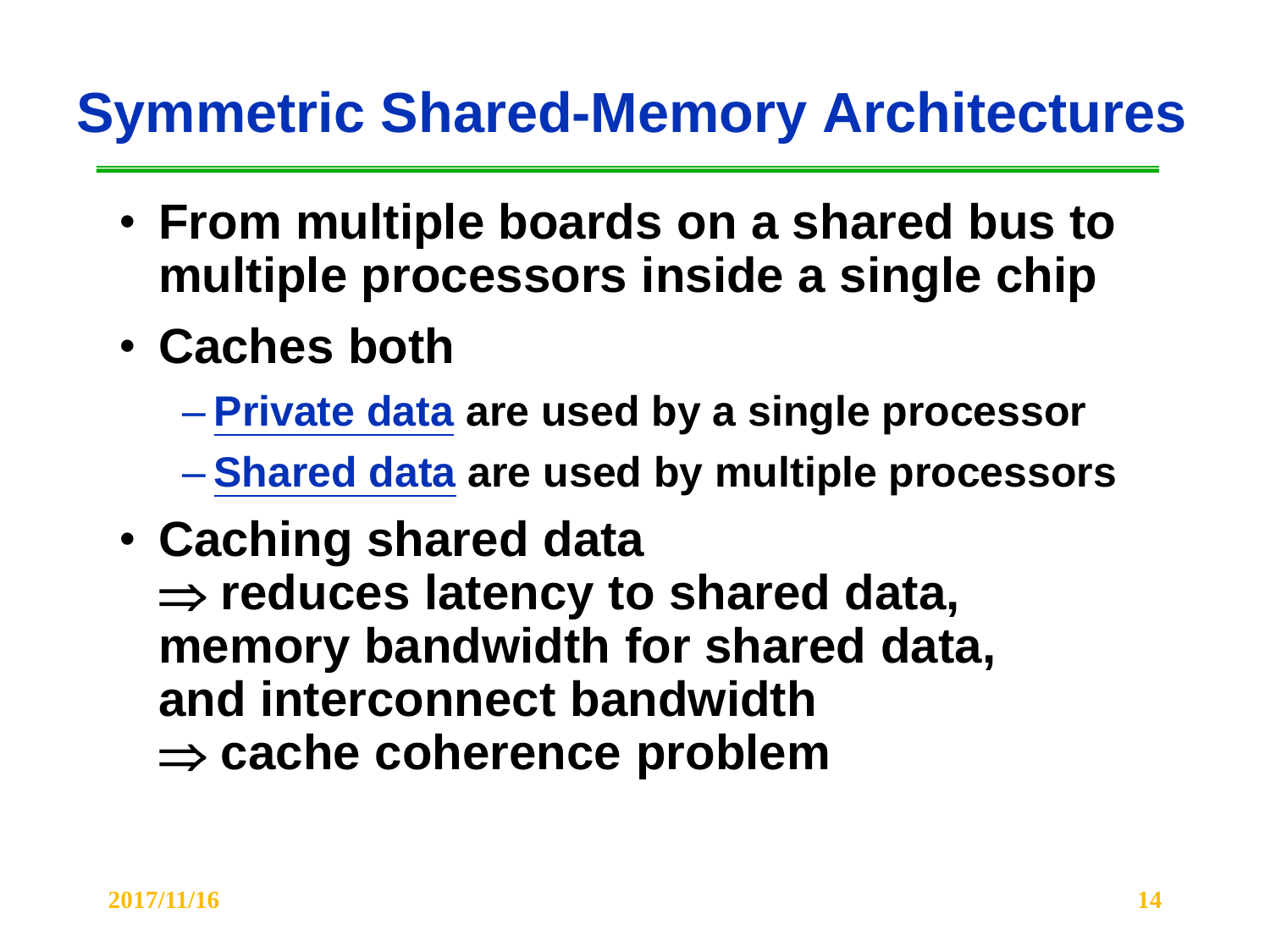### **Example Cache Coherence Problem**



- **Processors see different values for u after event 3**
- **With write back caches, value written back to memory depends on happenstance of which cache flushes or writes back value when**
	- » **Processes accessing main memory may see very stale value**
- **Unacceptable for programming, and it's frequent!**

**2017/11/16 15**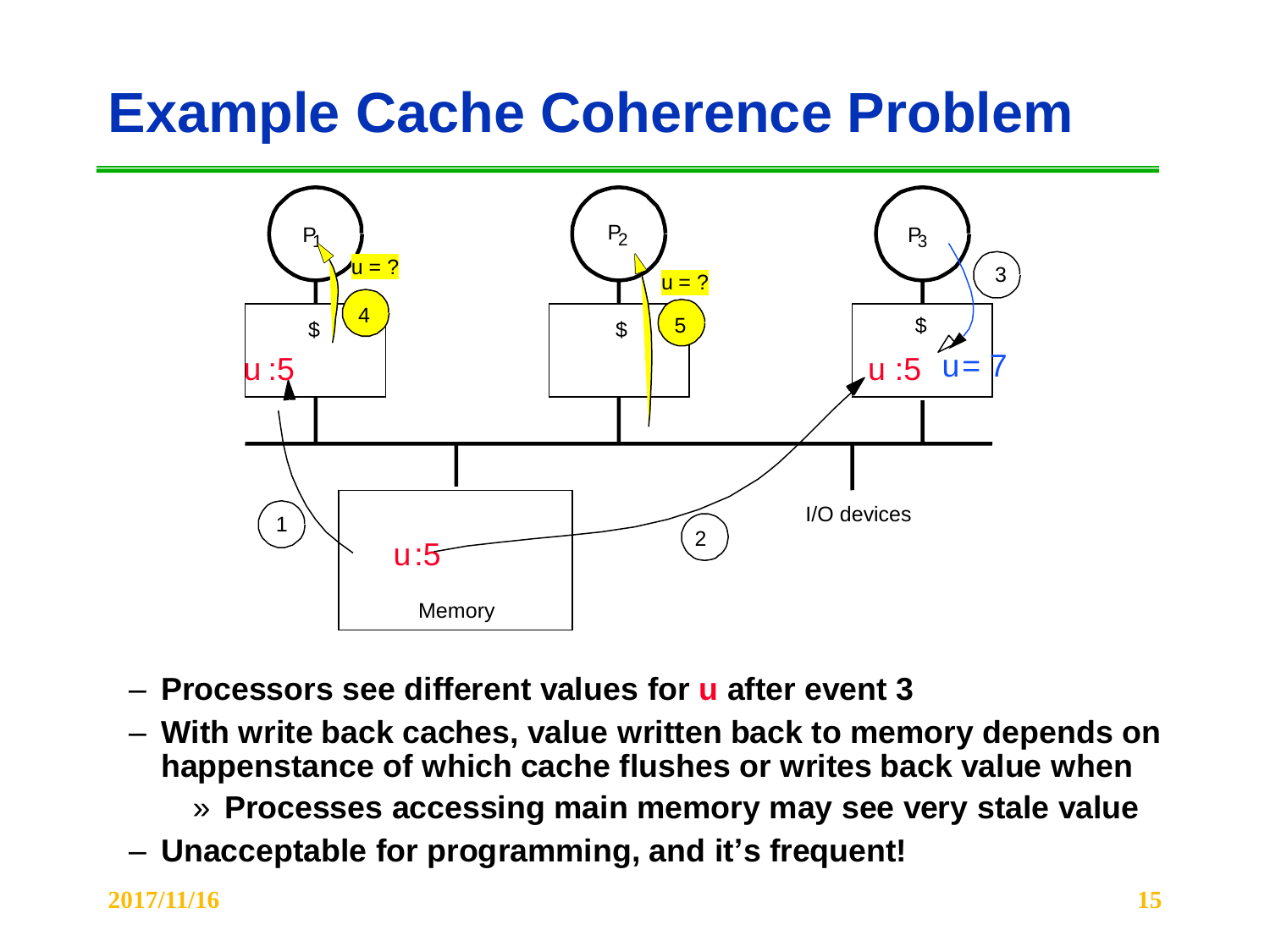#### **Basic Schemes for Enforcing Coherence**

- **Program on multiple processors will normally have copies of the same data in several caches**
	- **Unlike I/O, where it's rare**
- **Rather than trying to avoid sharing in SW, SMPs use a HW protocol to maintain coherent caches**
	- **Migration and Replication key to performance of shared data**
- **Migration - data can be moved to a local cache and used there in a transparent fashion** 
	- **Reduces both latency to access shared data that is allocated remotely and bandwidth demand on the shared memory**
- **Replication – for shared data being simultaneously read, since caches make a copy of data in local cache**
	- **Reduces both latency of access and contention for read shared data**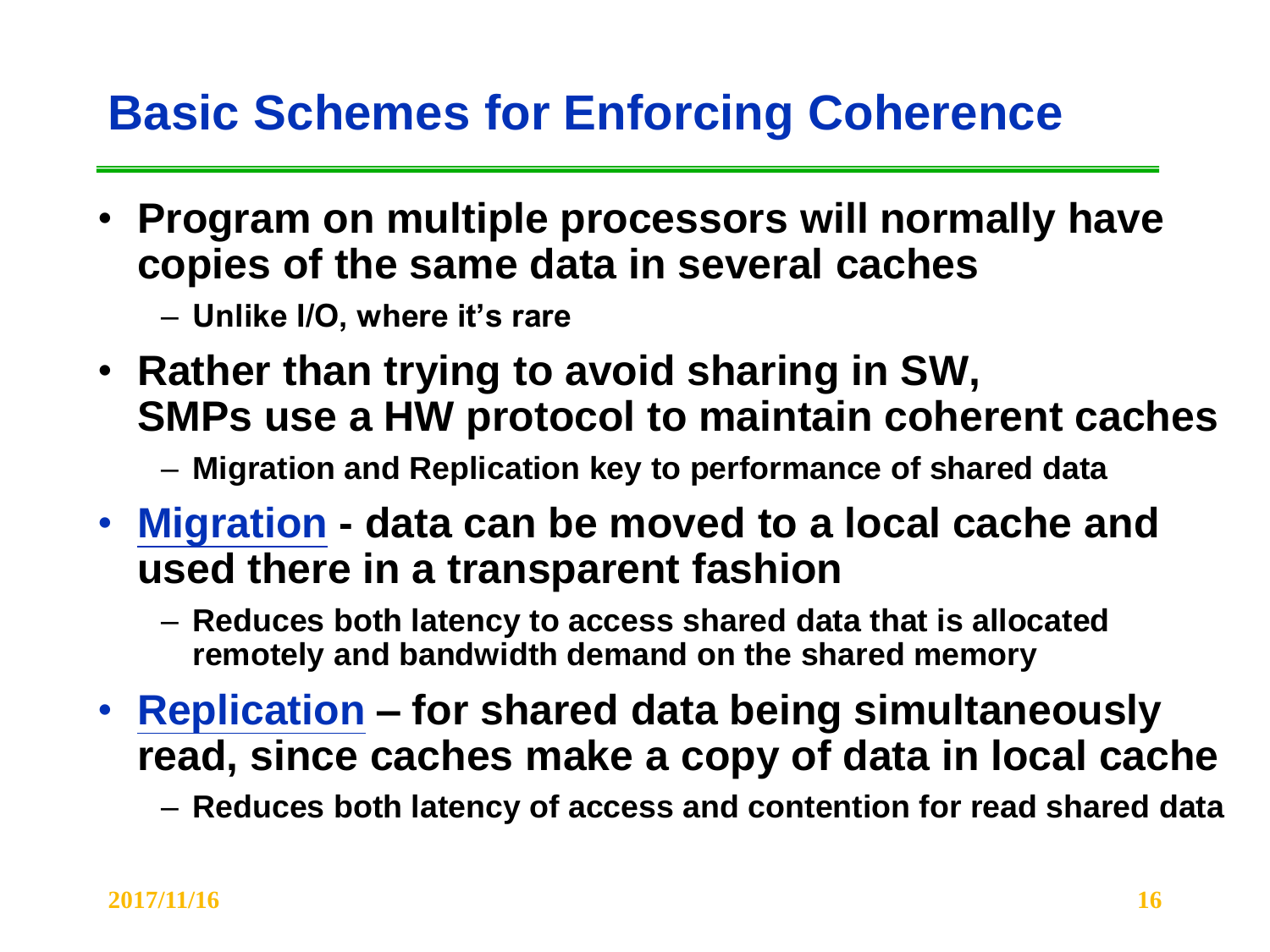#### **Two Classes of Cache Coherence Protocols**

- **1. Directory based — Sharing status of a block of physical memory is kept in just one location, the directory**
- **2. Snooping — Every cache with a copy of data also has a copy of sharing status of block, but no centralized state is kept**
	- **All caches are accessible via some broadcast medium (a bus or switch)**
	- **All cache controllers monitor or snoop on the medium to determine whether or not they have a copy of a block that is requested on a bus or switch access**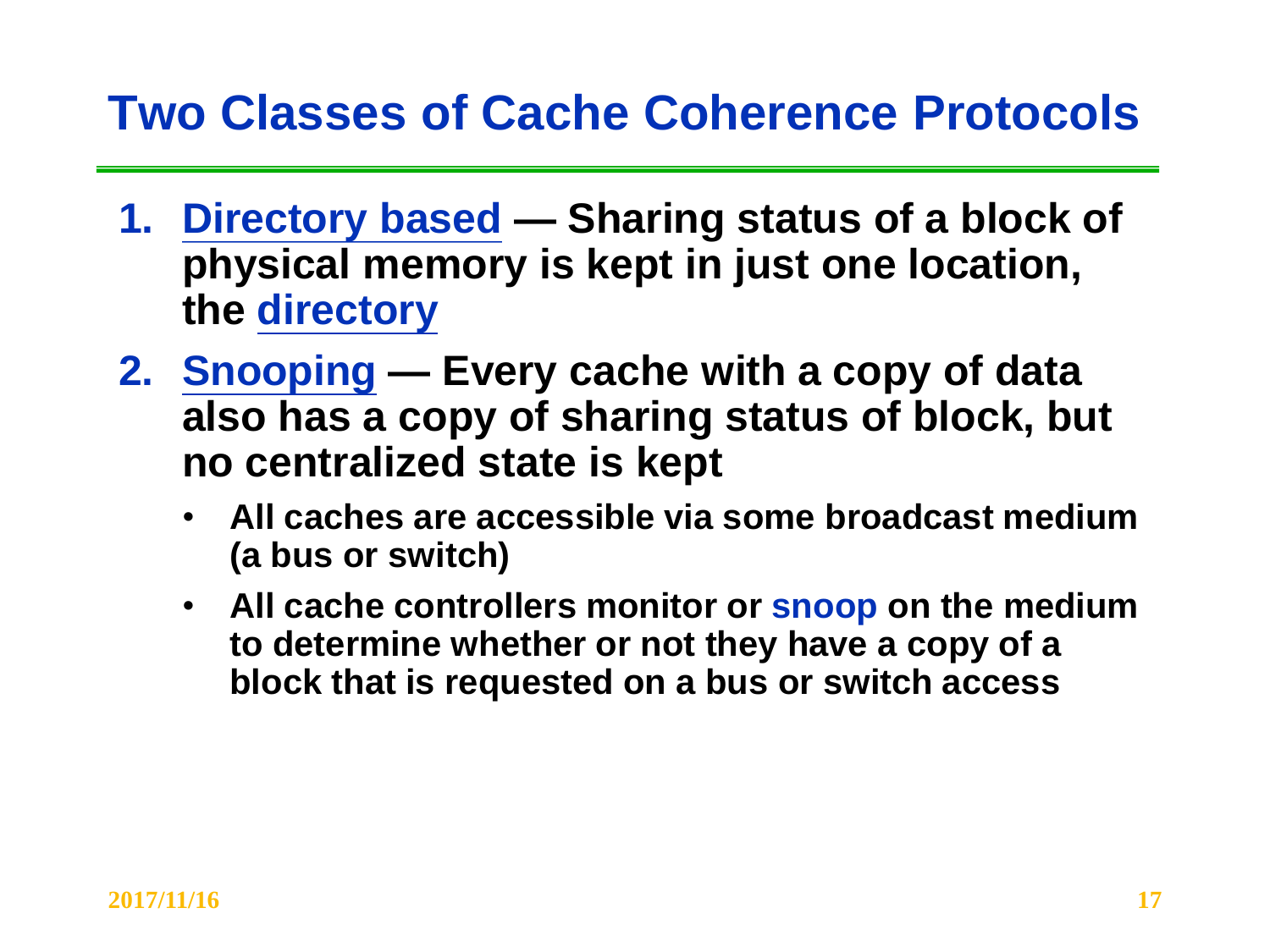# **Snoopy Cache-Coherence Protocols**



- **Cache Controller "snoops" all transactions on the shared medium (bus or switch)**
	- **relevant transaction if for a block it contains**
	- **take action to ensure coherence**
		- » **invalidate, update, or supply value**
	- **depends on state of the block and the protocol**
- **Either get exclusive access before write via write invalidate or update all copies on write**

**2017/11/16 18**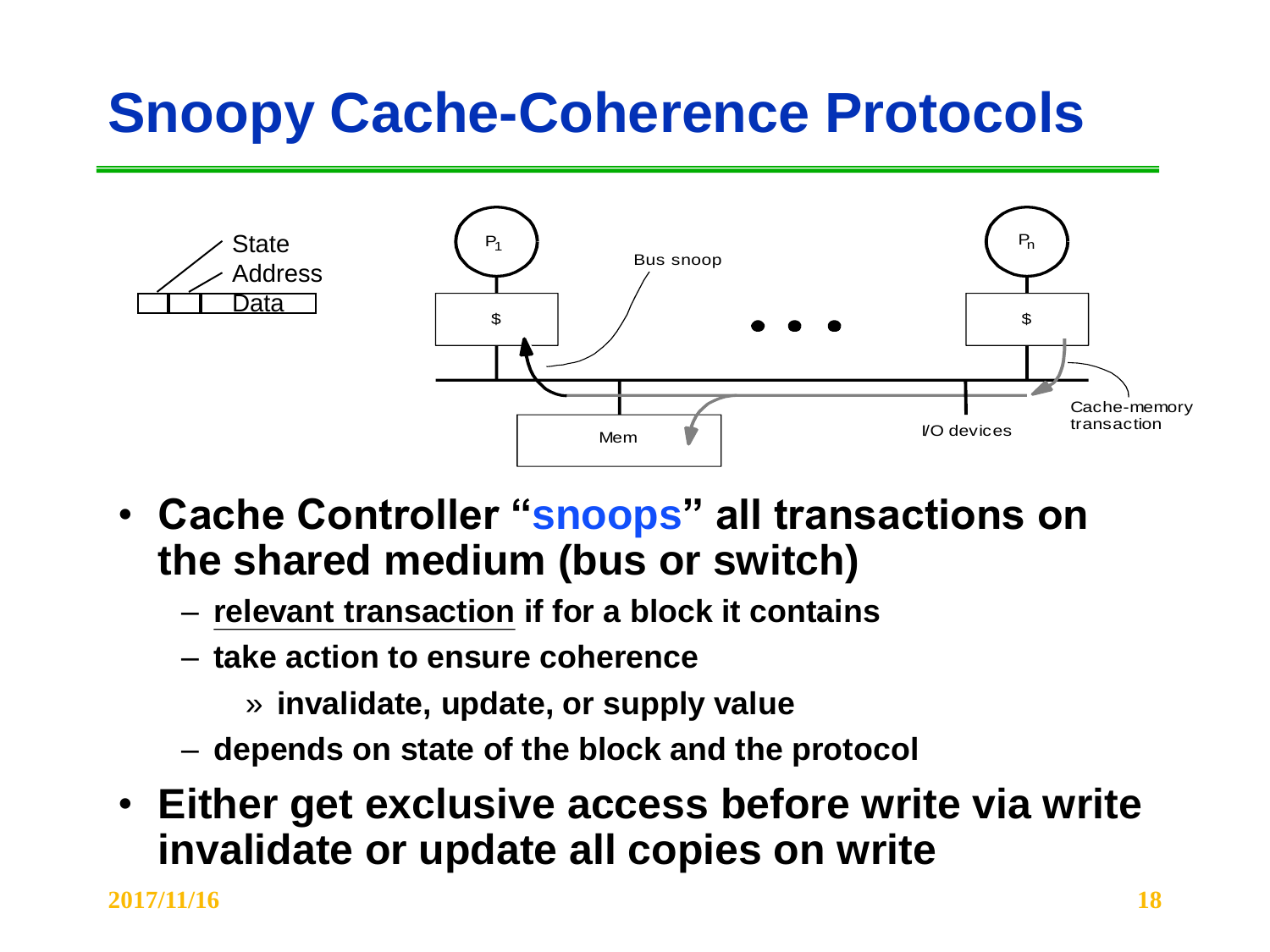### **Example: Write-thru Invalidate**



- **Must invalidate before step 3**
- **Write update uses more broadcast medium BW all recent MPUs use write invalidate**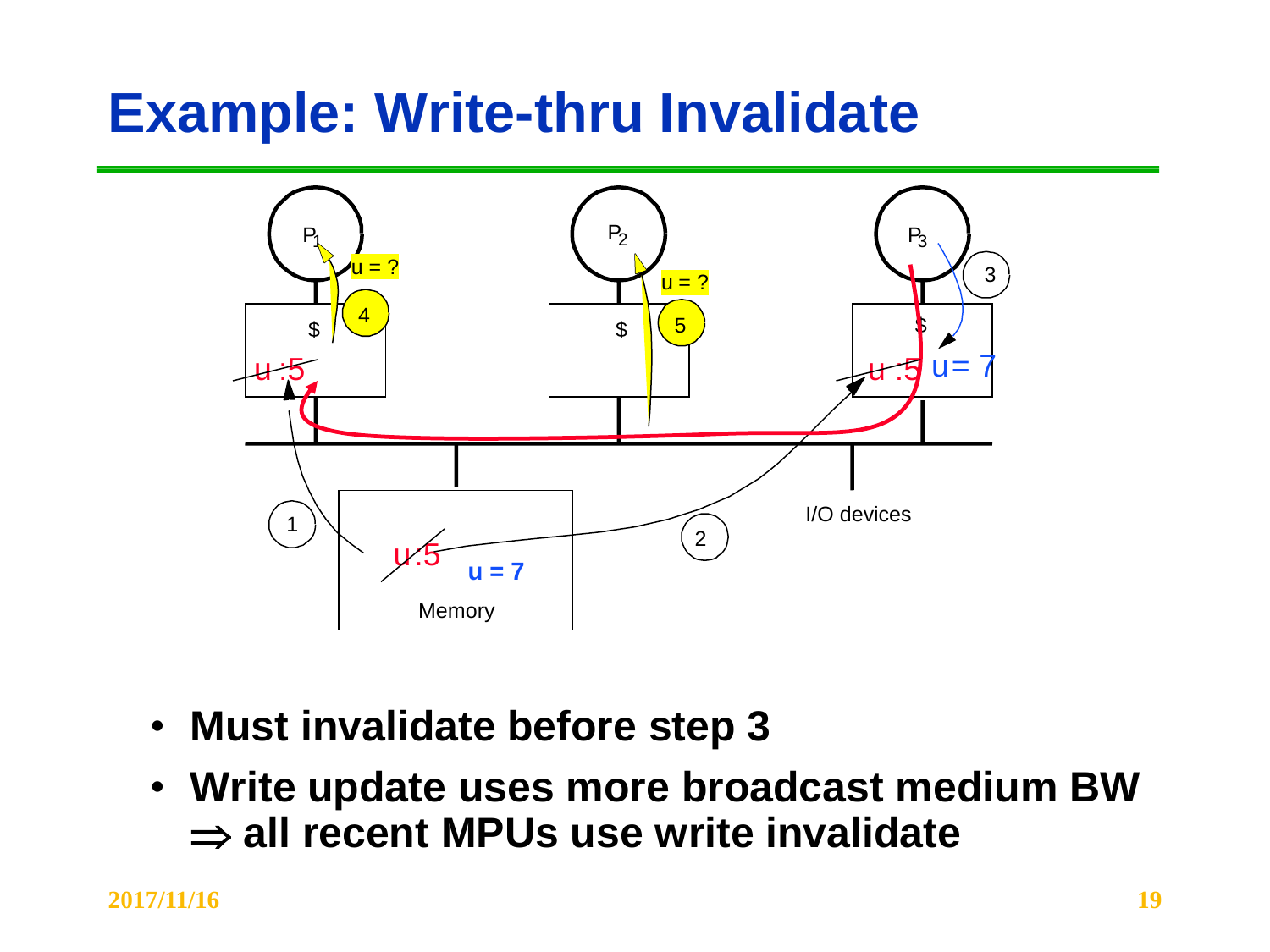# **Architectural Building Blocks**

- **Cache block state transition diagram**
	- **FSM specifying how disposition of block changes** » **invalid, valid, dirty, shared**
- **Broadcast Medium Transactions (e.g., bus)**
	- **Fundamental system design abstraction**
	- **Logically single set of wires connect several devices**
	- **Protocol: arbitration, command/addr, data**
	- **Every device observes every transaction**
- **Broadcast medium enforces serialization of read or write accesses Write serialization**
	- **1 st processor to get medium invalidates others copies**
	- **Implies cannot complete write until it obtains bus**
	- **All coherence schemes require serializing accesses to same cache block**
- **Also need to find up-to-date copy of cache block**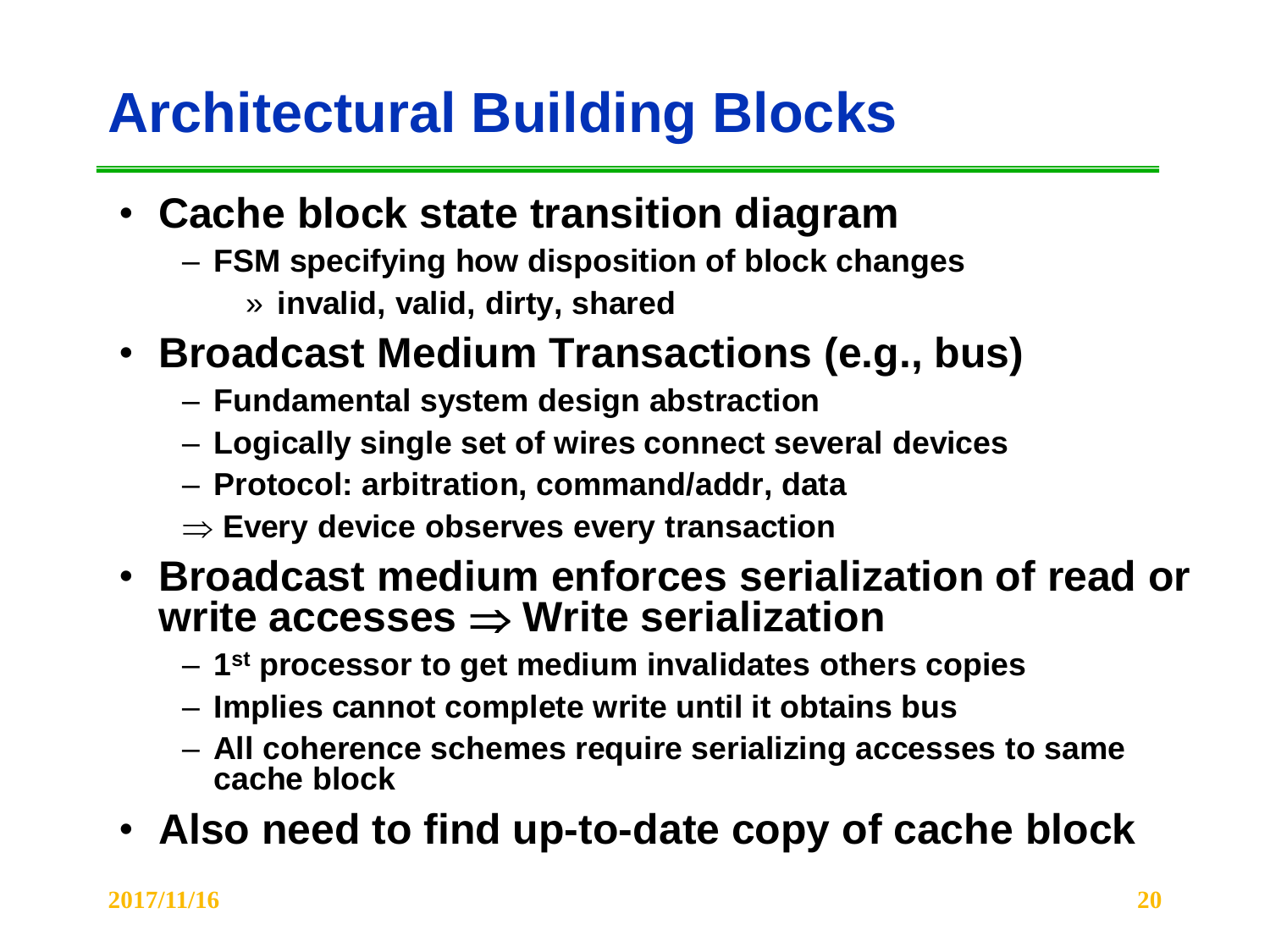#### **MESI Protocol**

**Each cache line will be associated with one of 4 states. Invalid (I); Modified (M); Exclusive (E) or Shared (S)**



 $1991.$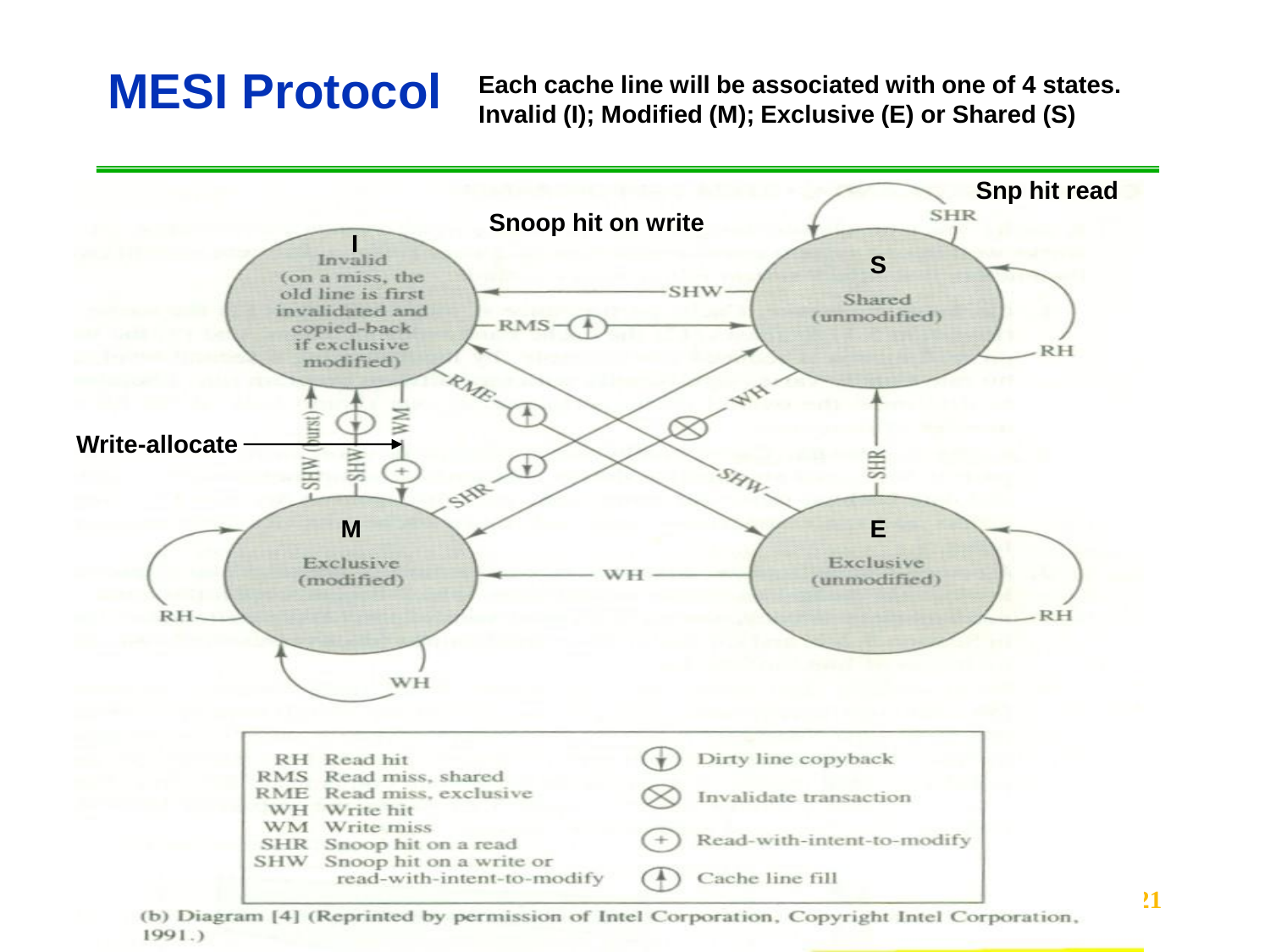### **Locate up-to-date copy of data**

- **Write-through: get up-to-date copy from memory**
	- **Write through simpler if enough memory BW**
- **Write-back harder**
	- **Most recent copy can be in a cache**
- **Can use same snooping mechanism**
	- 1. Snoop every address placed on the bus
	- 2. If a processor has dirty copy of requested cache block, it provides it in response to a read request and aborts the memory access
	- Complexity from retrieving cache block from a processor cache, which can take longer than retrieving it from memory
- $\Rightarrow$  Most multiprocessors use write-back • **Write-back needs lower memory bandwidth ⇒ Support larger numbers of faster processors**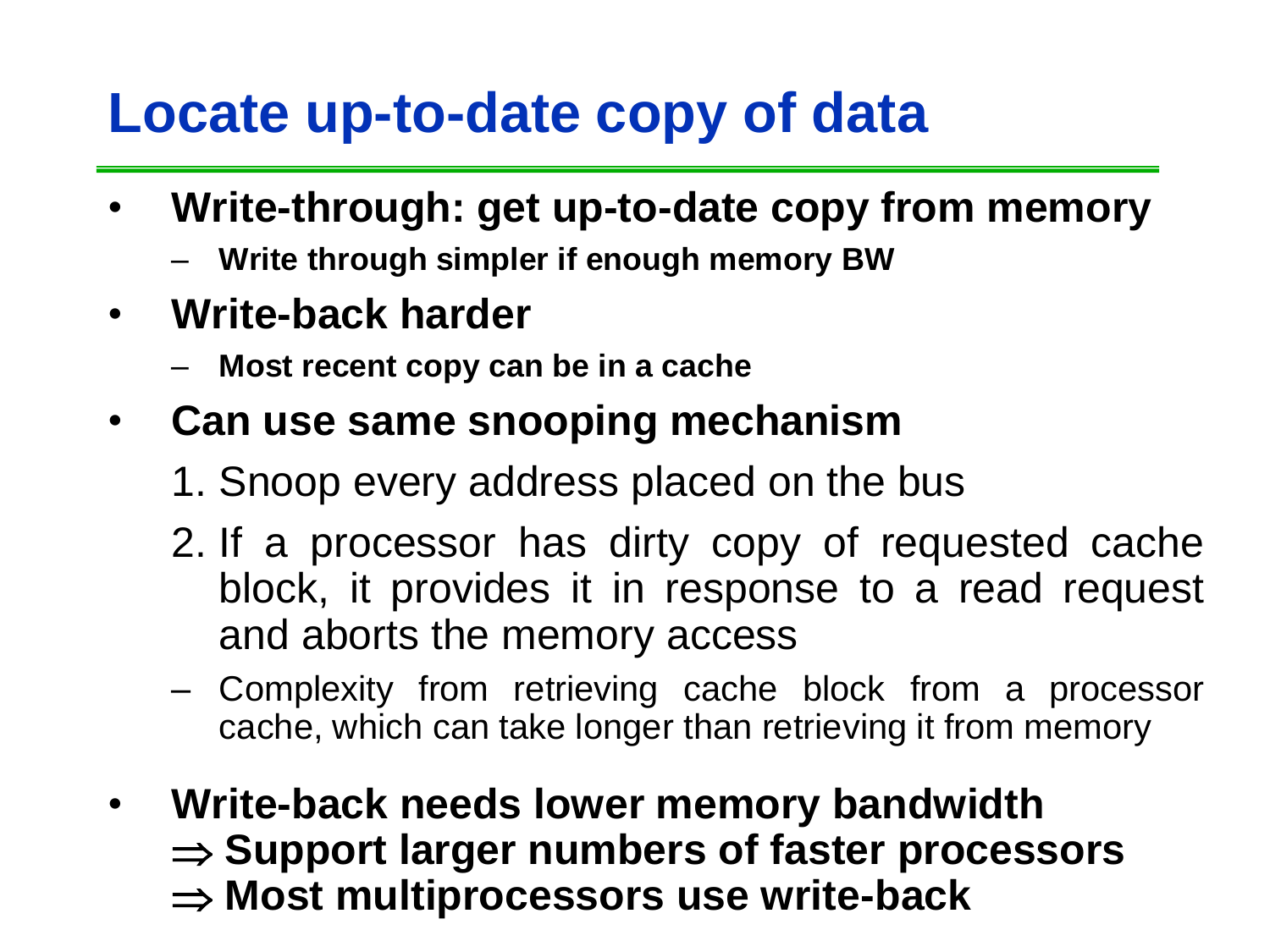#### **Cache behavior in response to bus**

- **Every bus transaction must check the cacheaddress tags**
	- **could potentially interfere with processor cache accesses**
- **A way to reduce interference is to duplicate tags**
	- **One set for caches access, one set for bus accesses**
- **Another way to reduce interference is to use L2 tags**
	- **Since L2 less heavily used than L1**
	- **Every entry in L1 cache must be present in the L2 cache, called the inclusion property**
	- **If Snoop gets a hit in L2 cache, then it must arbitrate for the L1 cache to update the state and possibly retrieve the data, which usually requires a stall of the processor**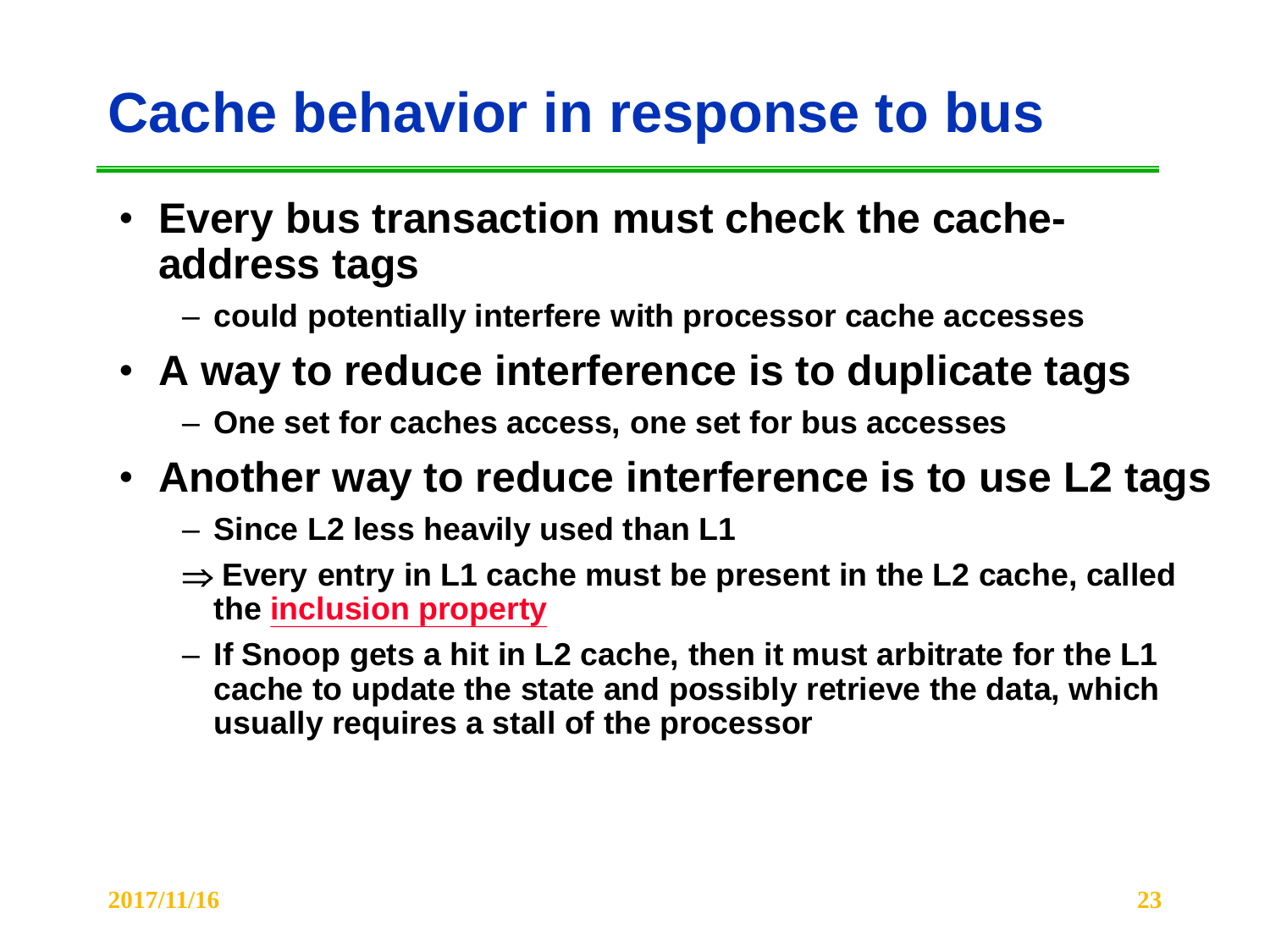#### **Scalable Approach: Directory**

- **Every memory block has associated directory information**
	- **keeps track of copies of cached blocks and their states**
	- **on a miss, find directory entry, look it up, and communicate only with the nodes that have copies if necessary**
	- **in scalable networks, communication with directory and copies is through network transactions**
- **Many alternatives for organizing directory information**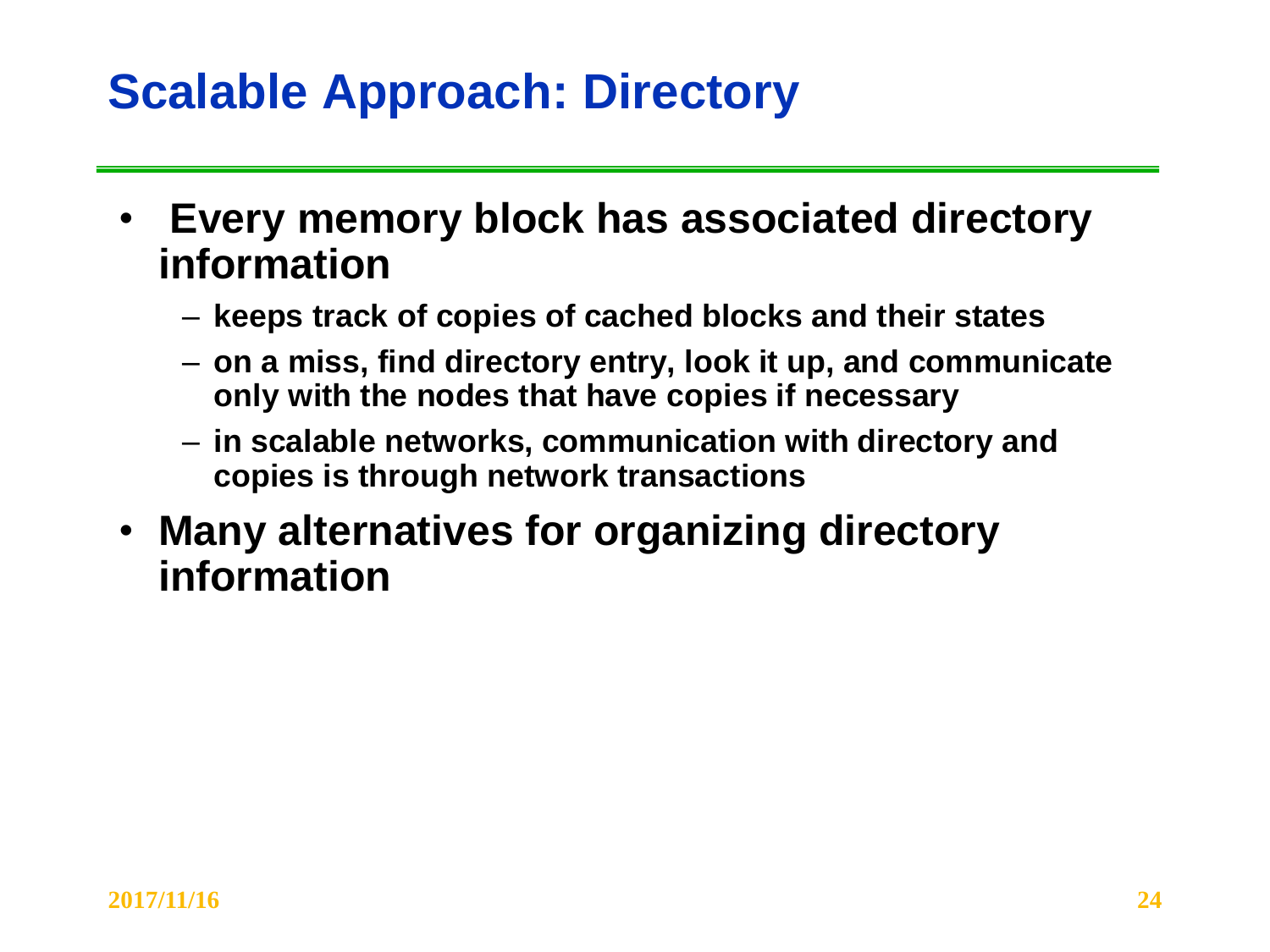#### **Directory Protocol**

- **Similar to Snoopy Protocol: Three states**
	- **Shared: ≥ 1 processors have data, memory up-to-date**
	- **Uncached (no processor has it; not valid in any cache)**
	- **Exclusive: 1 processor (owner) has data;**

**memory out-of-date**

• **In addition to cache state, must track which processors have data when in the shared state (usually bit vector, 1 if processor has copy)**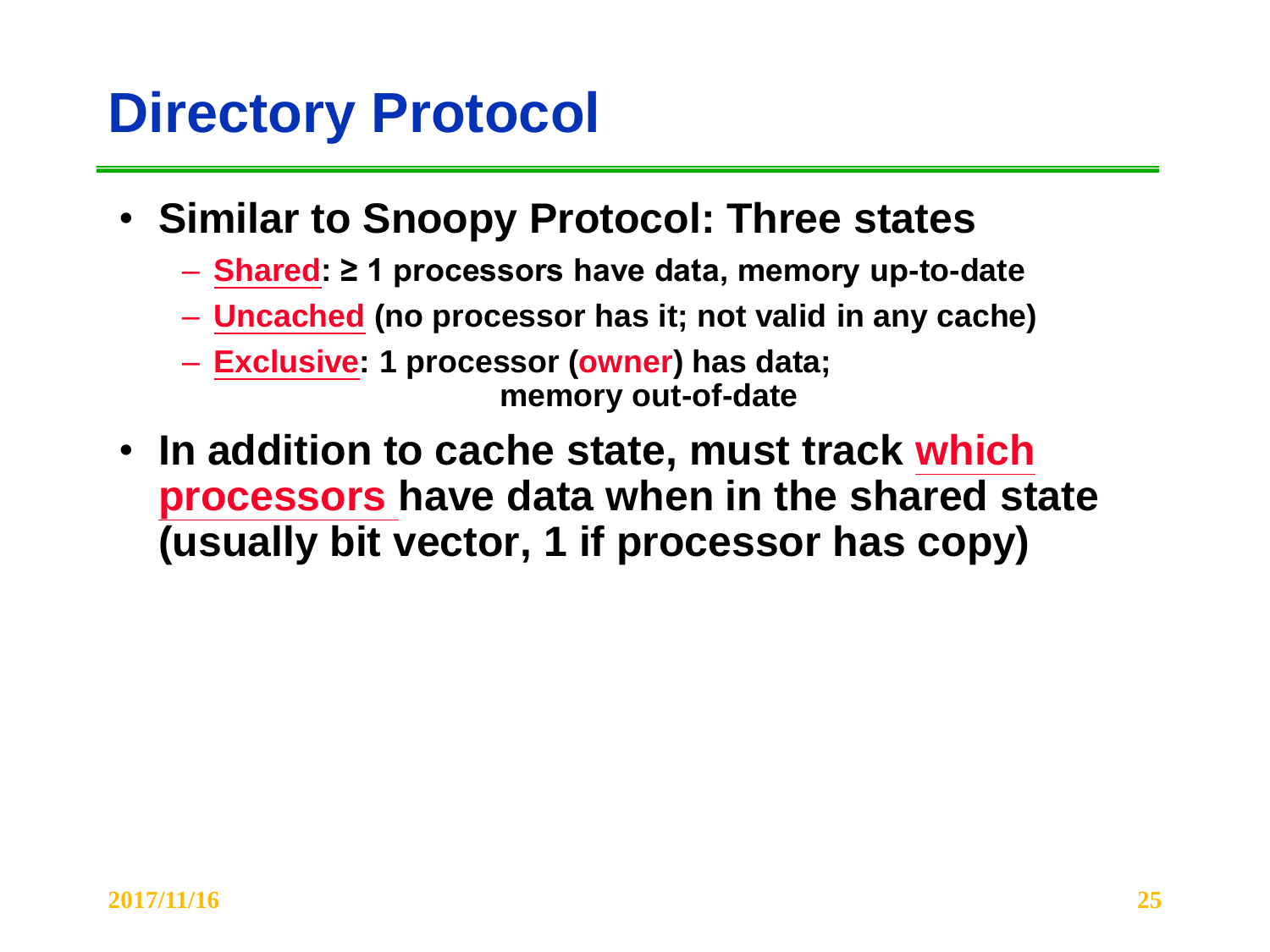#### **Scalable Approach: Directory**



- k processors.
- With each cache-block in memory: k presence-bits, 1 dirty-bit
- With each cache-block in cache: 1 valid bit, and 1 dirty (owner) bit

- **Read from main memory by processor i:**
	- **If dirty-bit OFF then { read from main memory; turn p[i] ON; }**
	- **if dirty-bit ON then { recall line from dirty proc (cache state to shared); update memory; turn dirty-bit OFF; turn p[i] ON; supply recalled data to i;}**
- **Write to main memory by processor i:**
	- **If dirty-bit OFF then { supply data to i; send invalidations to all caches that have the block; turn dirty-bit ON; turn p[i] ON; ... }**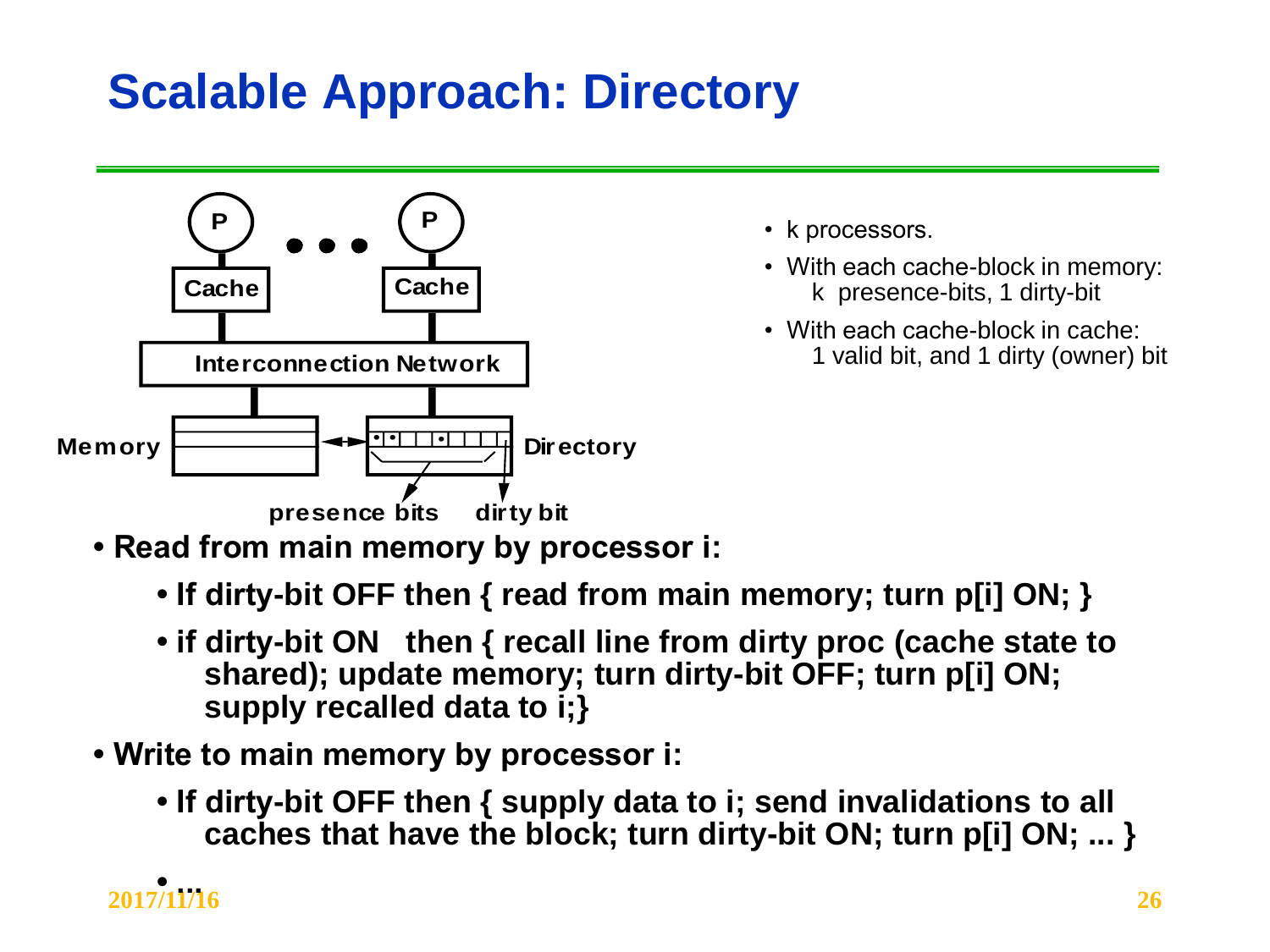### **Understanding Program Order**

 $\cdot$  **Initially X = 2** 

| P <sub>1</sub>     | P <sub>2</sub> |
|--------------------|----------------|
|                    |                |
| $ro = Read(X)$     | $r1 = Read(x)$ |
| $r0 = r0 + 1$      | $r1 = r1 + 1$  |
| <b>Write(r0,X)</b> | Write $(r1,X)$ |
|                    |                |

#### • **Possible execution sequences:**

 $P1: r0 = Read(X)$  $P2: r1 = Read(X), r1 = 2$ P1:r0=r0+1 P2:Write(r1,X) **,3=2+1**  $P1:Write(0,X)$  $P2: r1 = r1 + 1$ ,  $r1 = 2 + 1 = 3$  $P2:Write( r1,X)$  $x=3$  in memory

**P1: r0 = R(x) P1: r0 = r0+1 P1: W(r0, x) P2: r1=R(x) P2: r1 = r1 +1 P2: W(r1, x) X = 4 in memory**

#### **Data race:**

there is a variable modified by more than one process in a way such that the results depend on who gets there first.

**Non-mutual exclusive access to shared item X results in different outcome- Data race**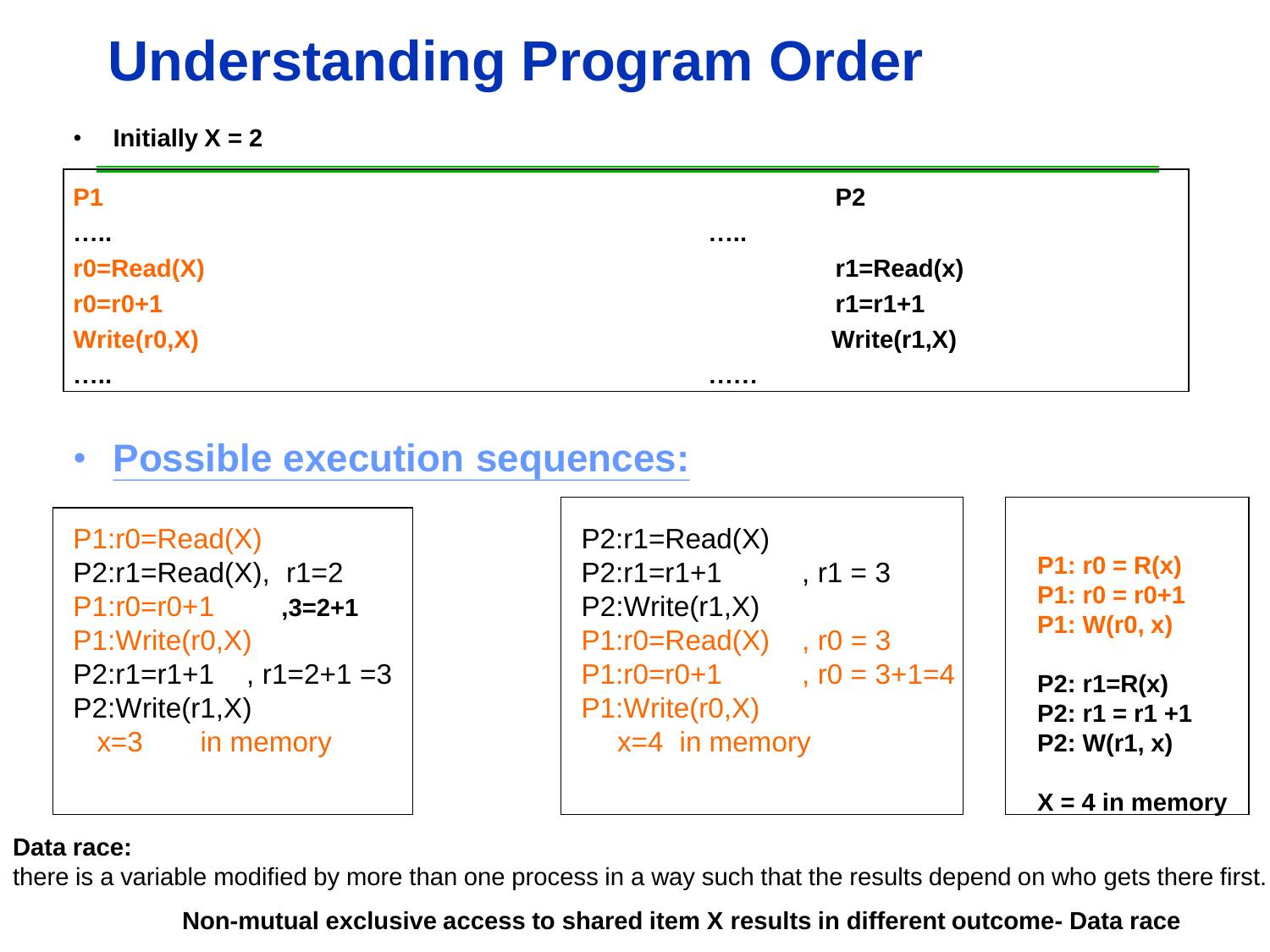# **Lock(L): L is a Lock at an address**

• **Two threads access one shared variable**

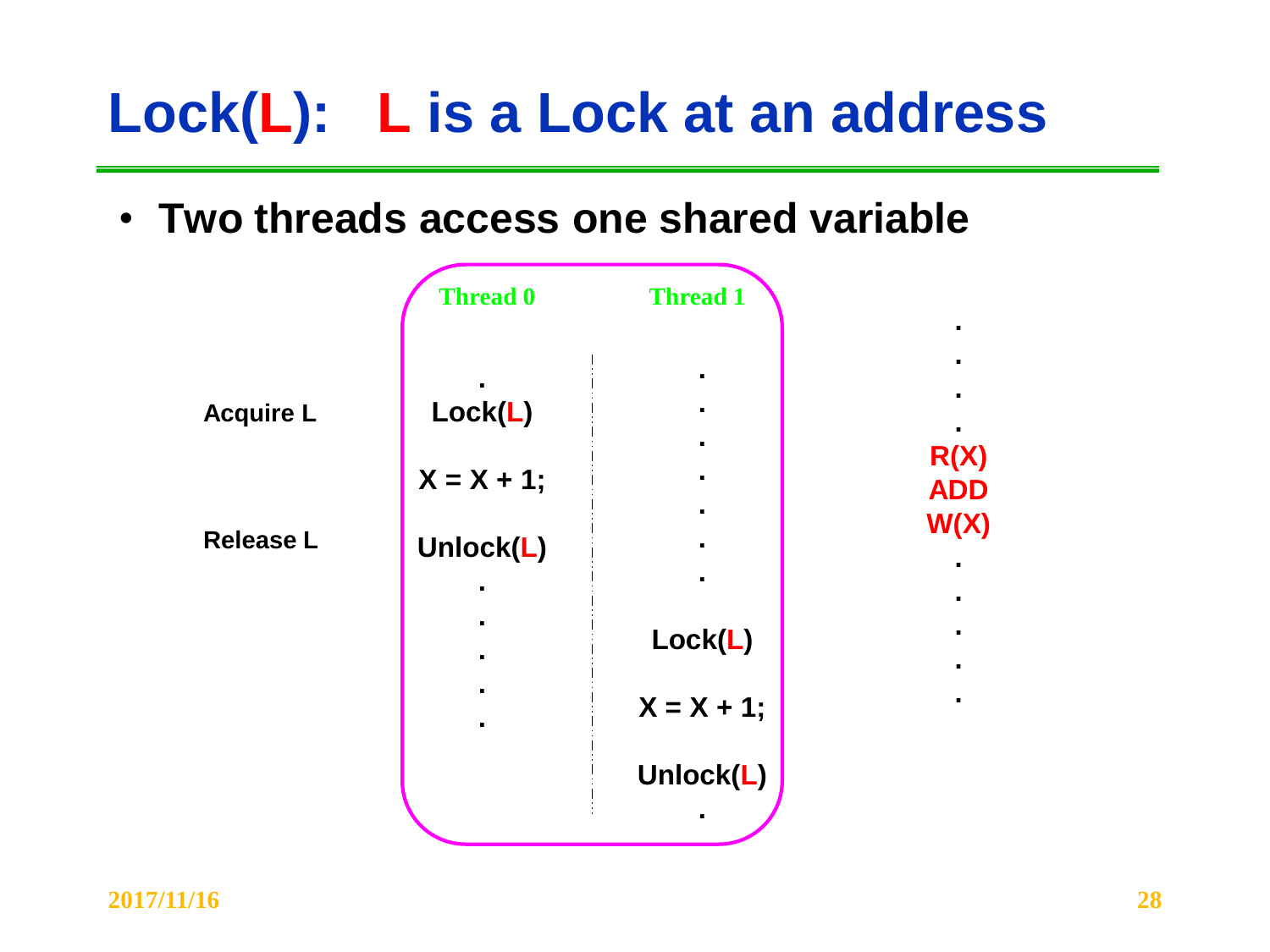### **Synchronization through a barrier**

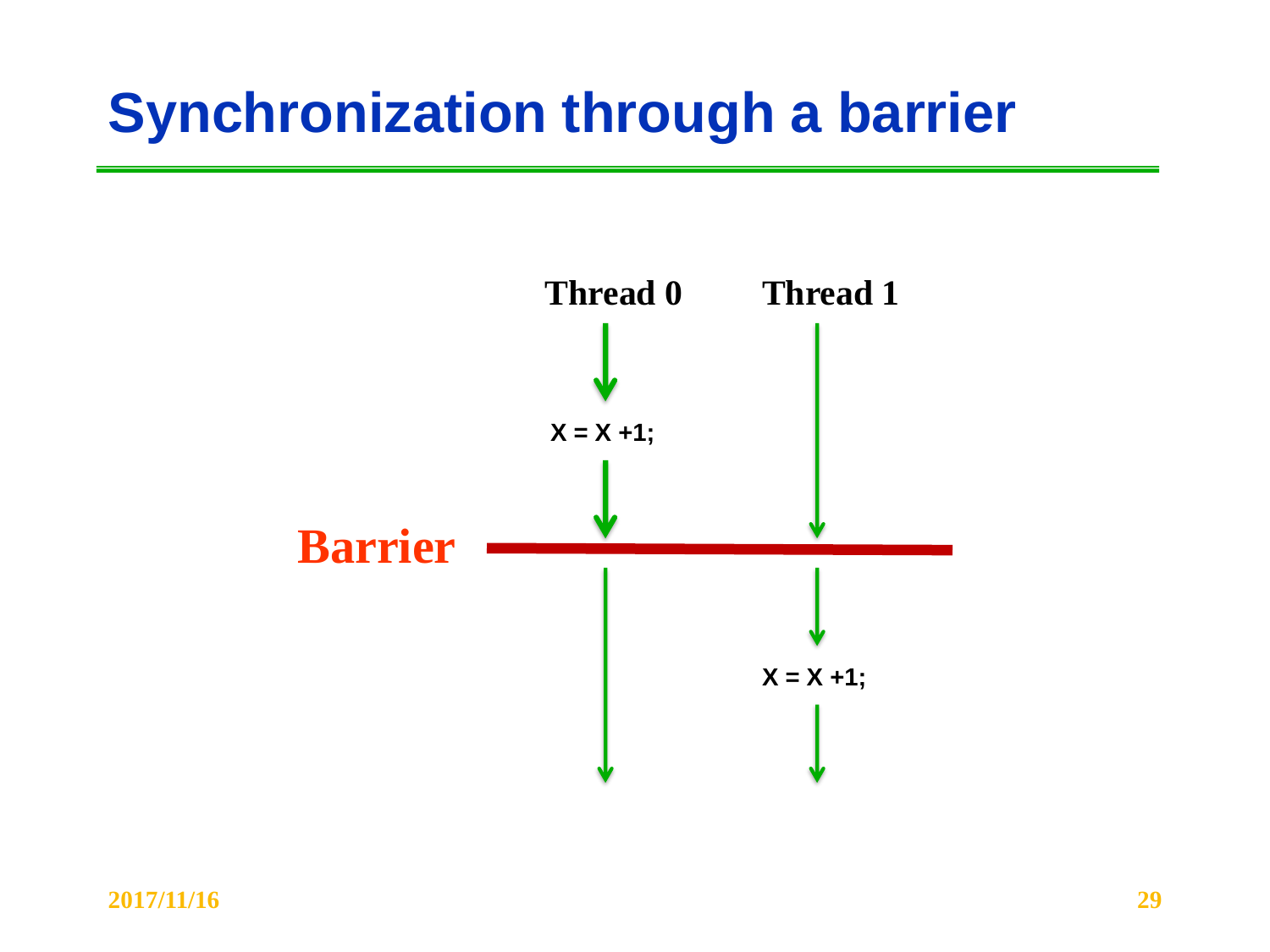# **Synchronization**

- **Why synchronization ?**
	- **Processors communicate through shared variables.**
- **Hardware supports for synchronization**
	- **Instruction that performs read-modify-write in an atomic way. (in one instruction)**

#### • **Example instructions**

- **0 : lock unclaimed, 1: taken**
- **Test and set**
- **Fetch-and-increment**
- **Exchange**

**Test and set the lock to 1**

**Enter critical session (Shared resource)**

**Release the lock, reset to 0**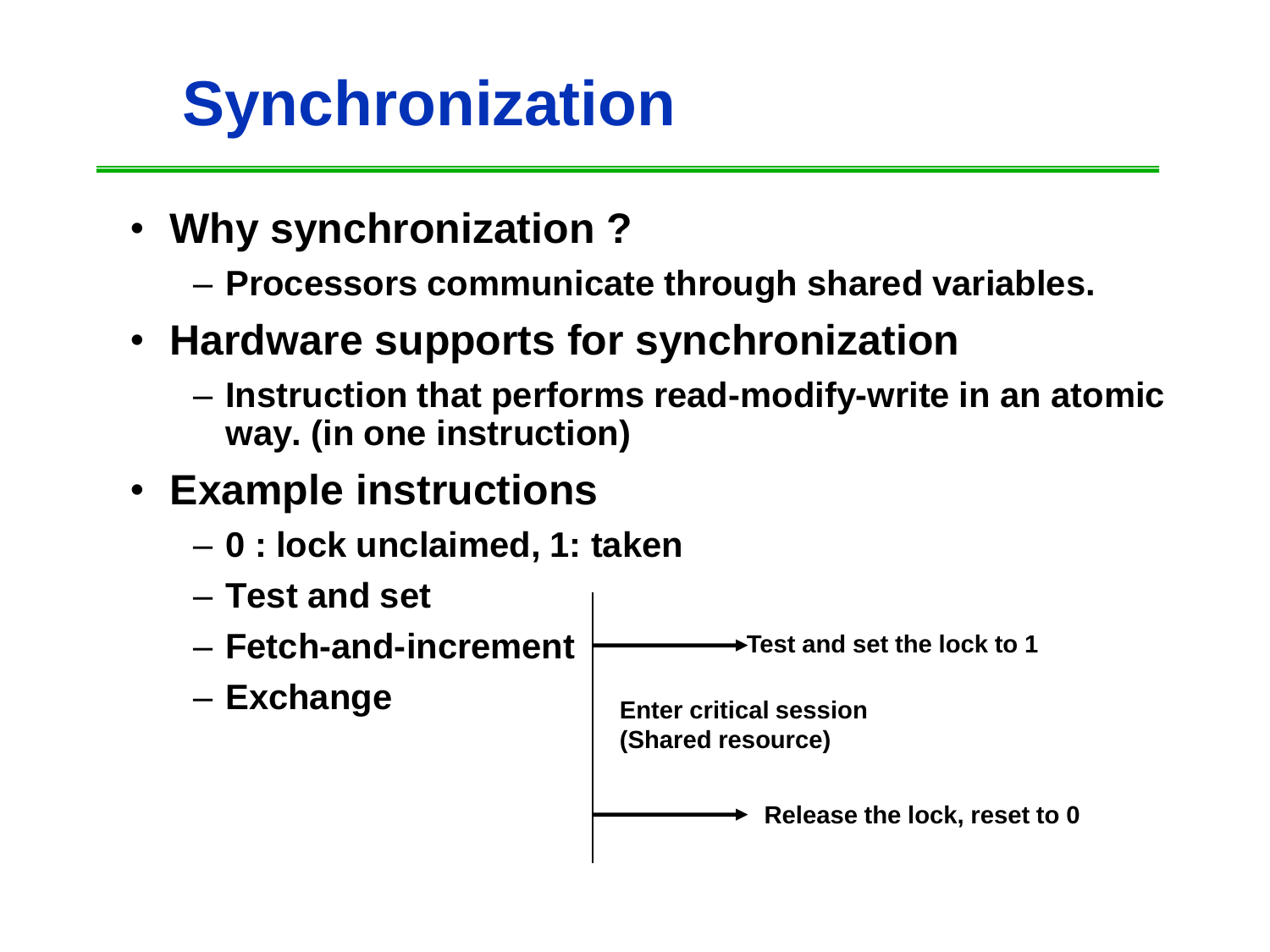#### **Load-link and store-conditional**

- **Load-link and store-conditional (LL/SC) are a pair of instructions used in multithreading to achieve synchronization.**
- **Load-link returns the current value of a memory location, while a subsequent store-conditional to the same memory location will store a new value only if no updates have occurred to that location since the load-link.**
- **This implements a lock-free (meaning load and store is separated) atomic read-modify-write operation**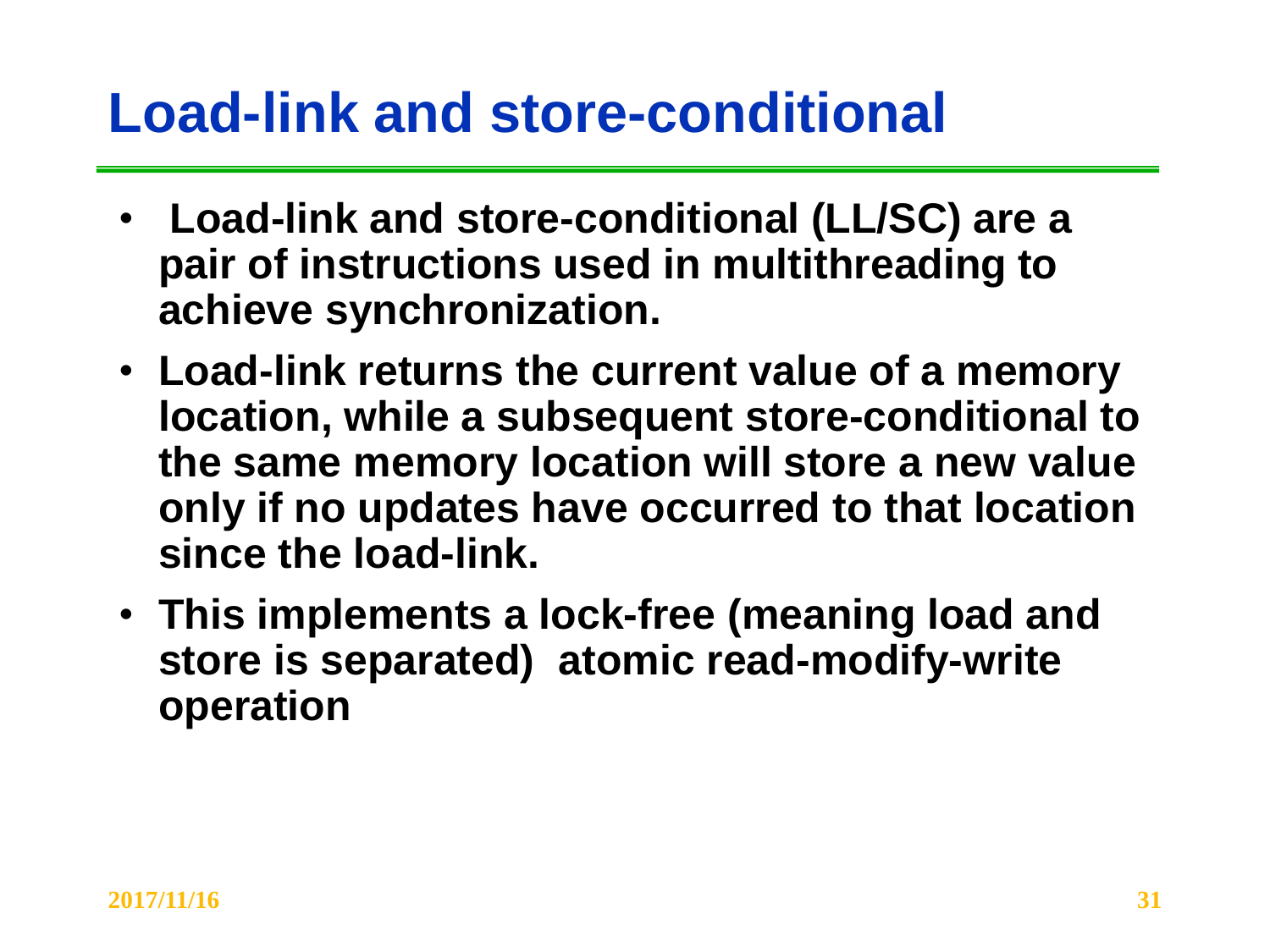# **Spin lock**

- **A spin lock whose address is in R1**
	- **R2 = 1, write 1 to Mem[R1], read Mem[R1] back to R2 (done before the write).**
- **Problem**
	- **Spin lock ties up the processor.**
	- **Spin lock does not scale.**
	- **In cache coherence multiprocessor, a write of getting the lock, will generate a write miss (each processor wants to get the lock executing exch.) This may cause huge traffic in the interconnection.**

|         | DADDUI | R2, R0, #1 |                  |
|---------|--------|------------|------------------|
| lockit: | EXCH   | R2,0(R1)   | ;atomic exchange |
|         | BNEZ   | R2, lockit | ;already locked? |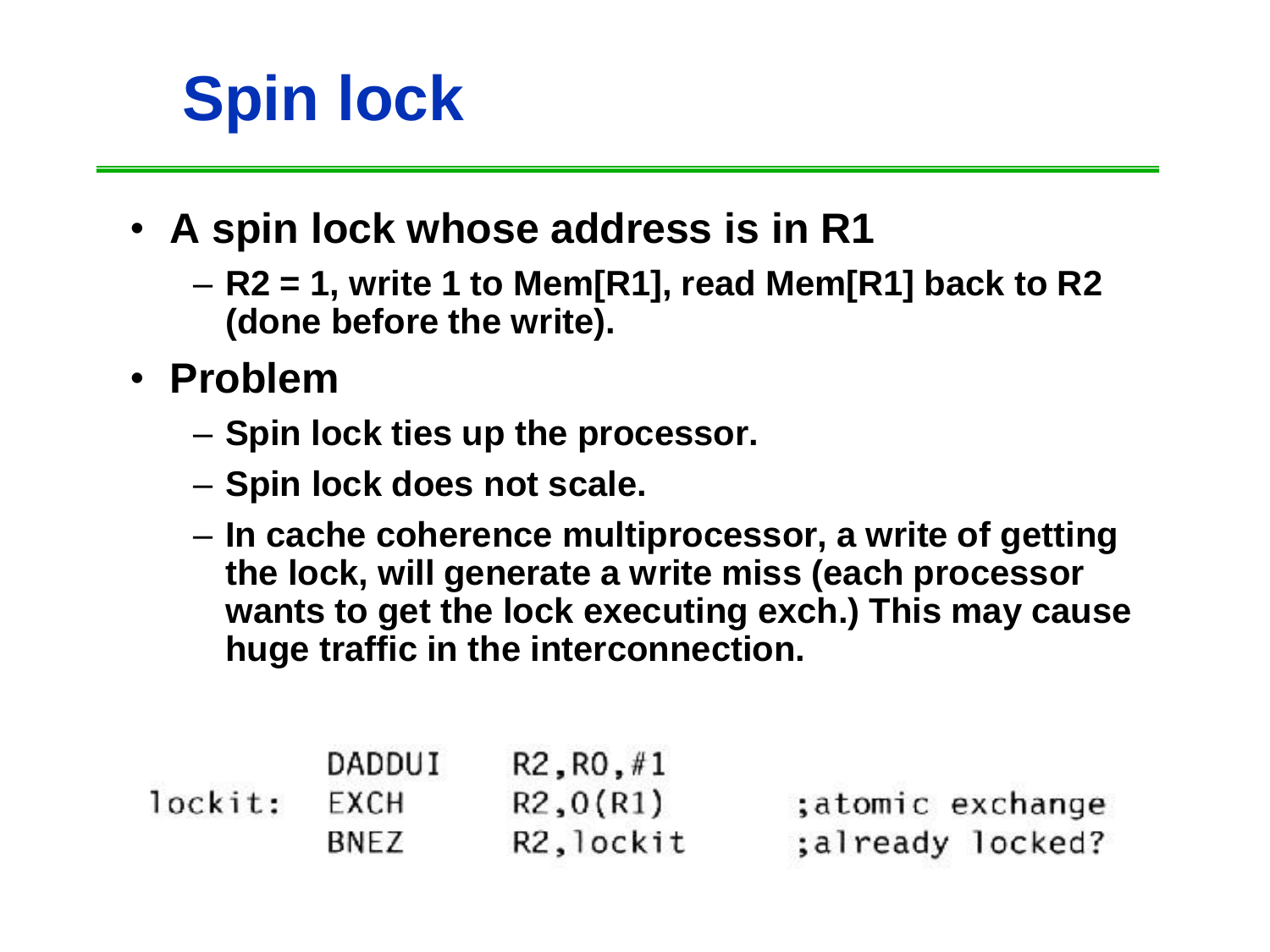# **Spin on Local Copy**

• **Read it first. This causes the copy to reside in the local cache (shared state).**

| lockit: | LD     | R2,0(R1)   | ;load of lock            |
|---------|--------|------------|--------------------------|
|         | BNEZ   | R2, lockit | ;not available-spin      |
|         | DADDUI | R2, R0, #1 | ; load locked value      |
|         | EXCH   | R2,0(R1)   | ; swap                   |
|         | BNEZ   | R2, lockit | ;branch if lock wasn't 0 |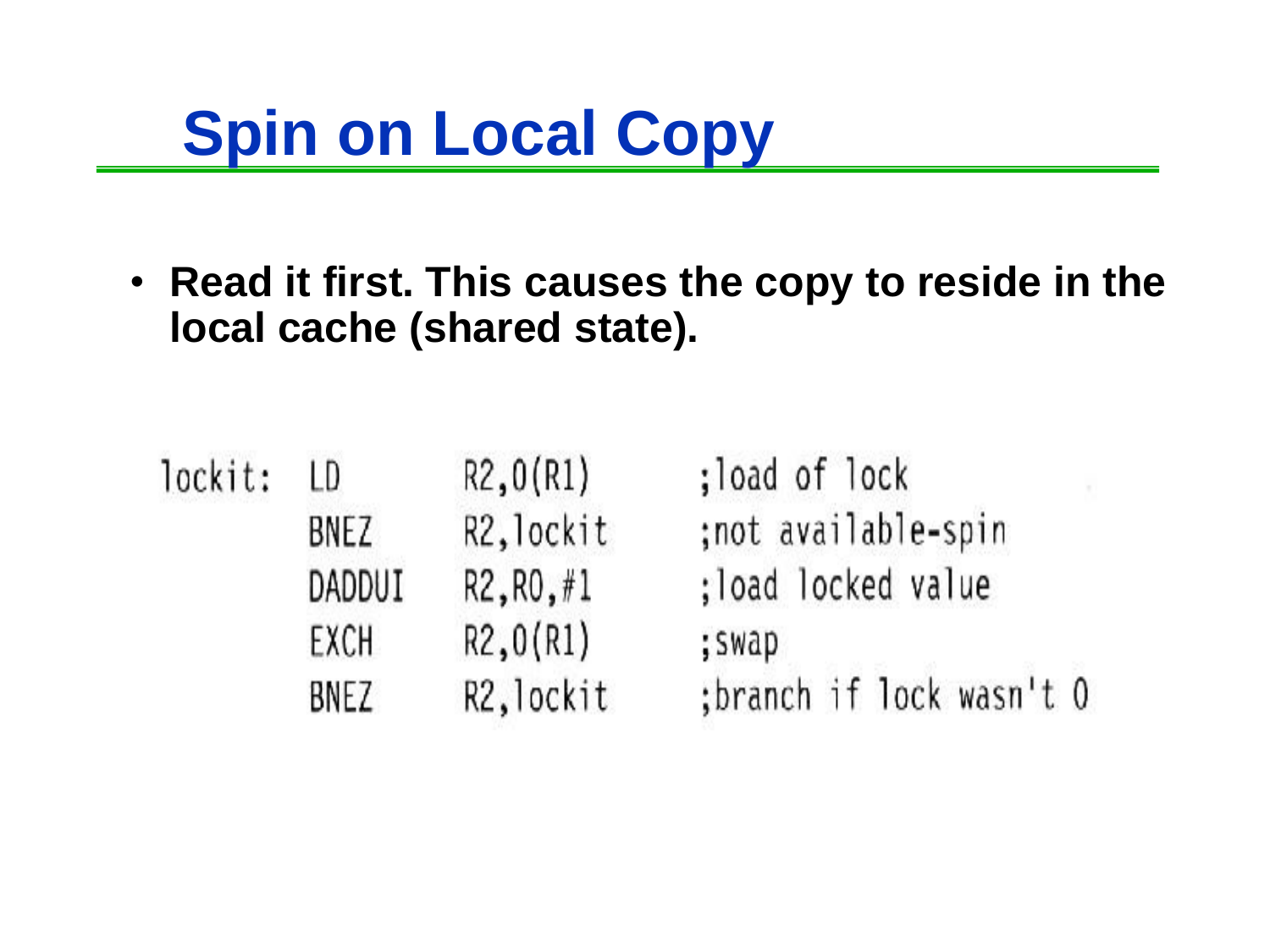# Coherency vs Consistency

- Coherency is related to reads/writes of a single data item. Cache coherence only requires a locally (*i.e.* per-location) consistent view. Coherence defines what value can be returned by a read.
- Consistency determines **when** a written value will be returned by a read.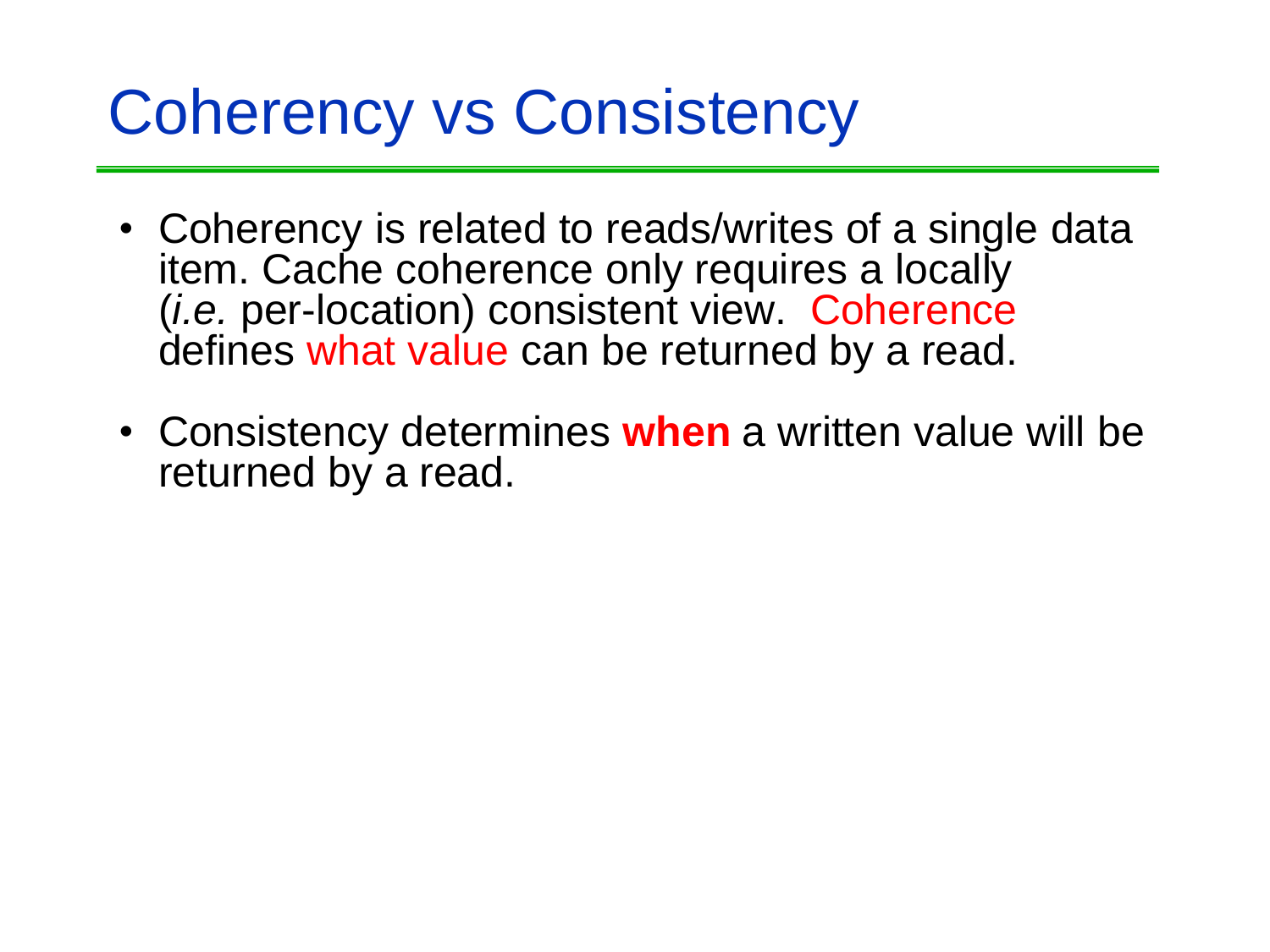## **Consistency Models**

- *Sequential consistency :* "The *sequential consistency model* was proposed by Lamport ... . A shared-memory system is said to support the sequential consistency model if all processes see the same order of all memory access operations on the shared memory." *Delay the next memory access until the previous one is completed.*
- *Weak* Consistency Model: "Synchronization accesses (accesses required to perform synchronization operations) are sequentially consistent. Before a synchronization access can be performed, all previous regular data accesses must be completed. Before a regular data access can be performed, all previous synchronization accesses must be completed. This essentially leaves the problem of consistency up to the programmer. The memory will only be consistent immediately after a synchronization operation."
- *Release* Consistency Model: "*Release consistency* is essentially the same as weak consistency, but synchronization accesses must only be processor consistent with respect to each other. Synchronization operations are broken down into *acquire* and *release* operations. All pending acquires (e.g., a lock operation) must be done before a release (e.g., an unlock operation) is done. Local dependencies within the same processor must still be respected.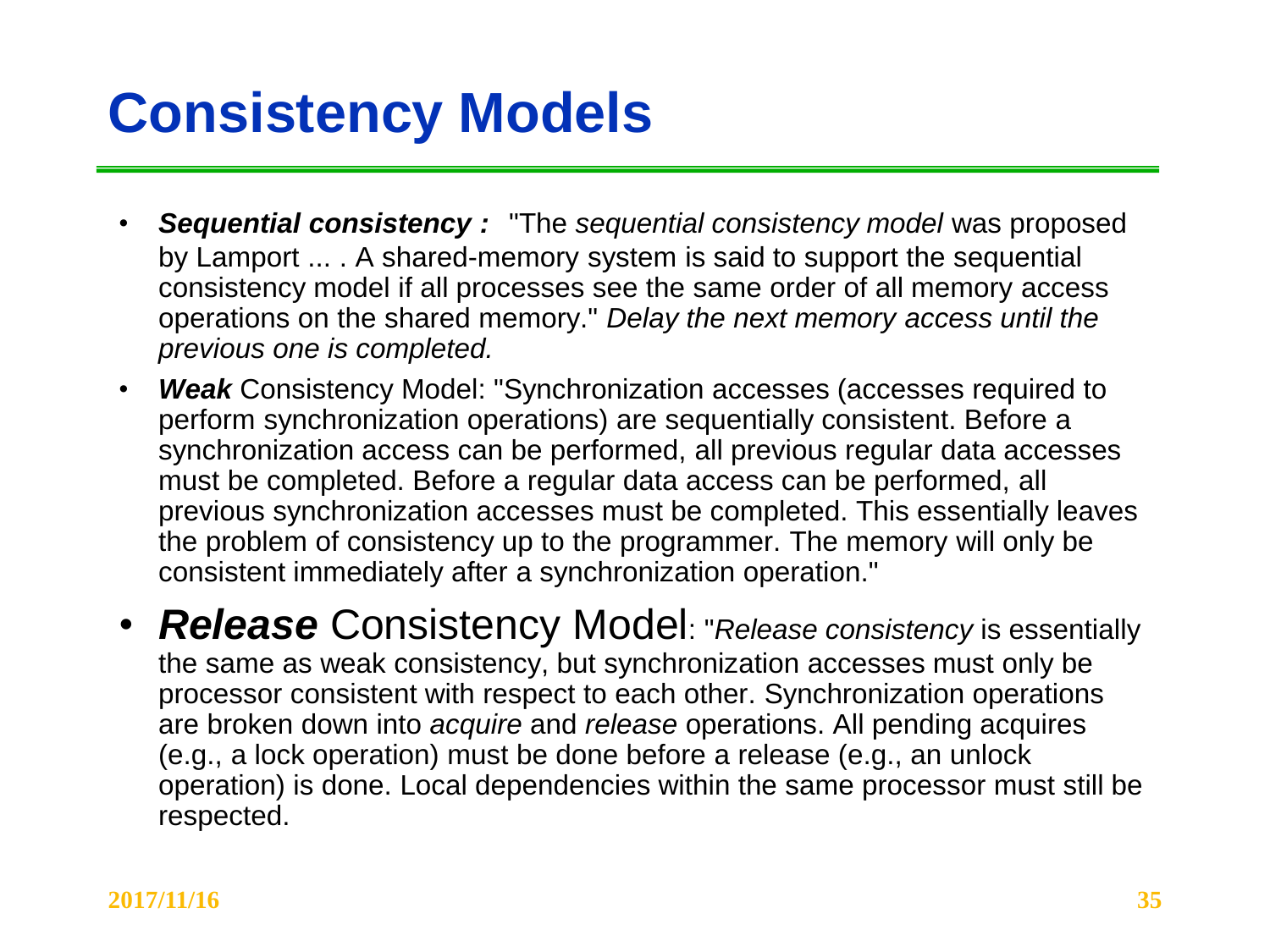### **Relaxing Program Orders**

- **Divide memory operations into data operations and synchronization operations**
- **Synchronization operations act like a fence:**
	- **All data operations before synch in program order must complete before synch is executed**
	- **All data operations after synch in program order must wait for synch to complete**
	- **Synchs are performed in program order**
- **Implementation of fence: processor has counter that is incremented when data op is issued, and decremented when data op is completed**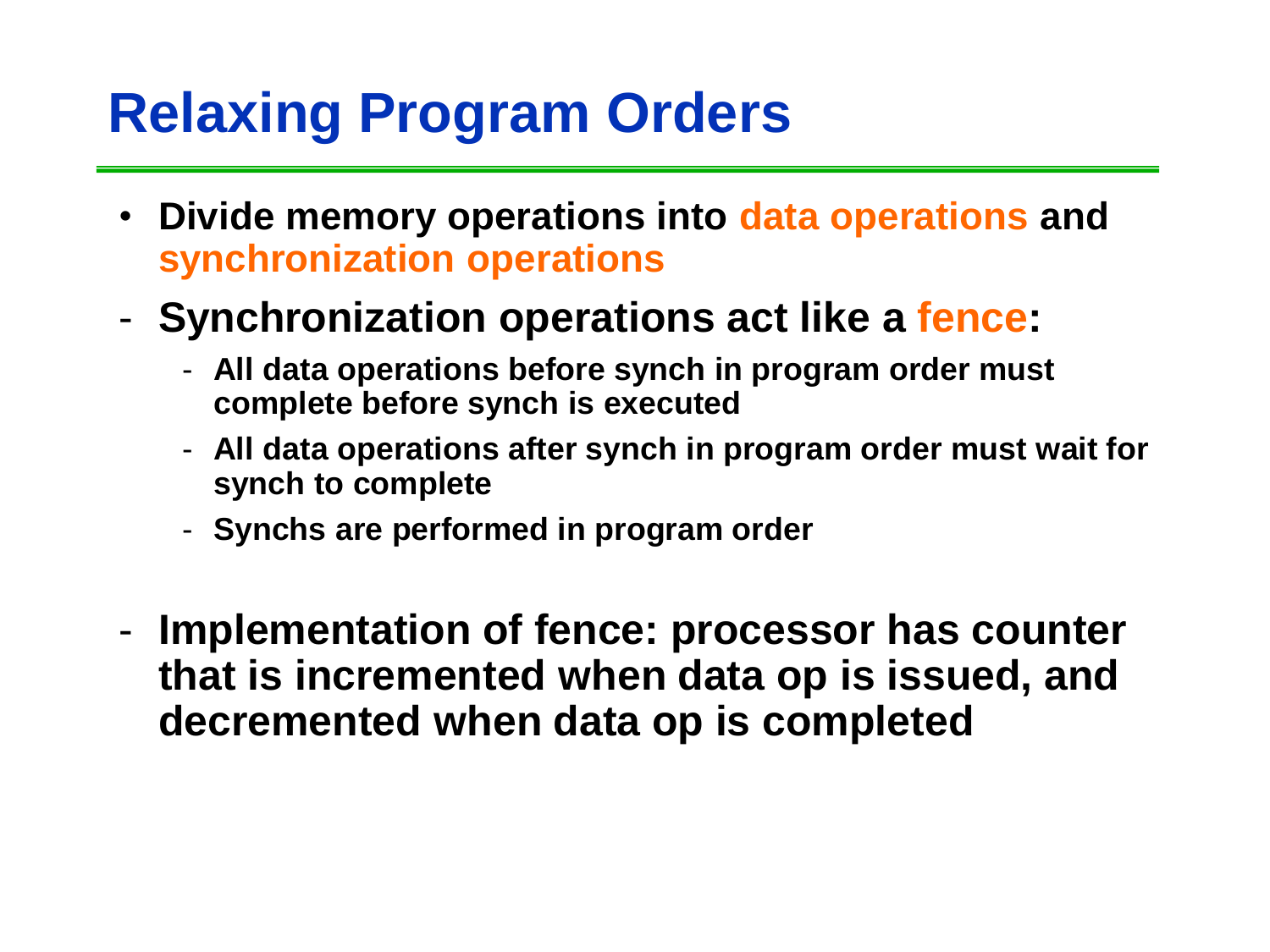# **Relaxed Consistency Model**

#### • **Release consistency**